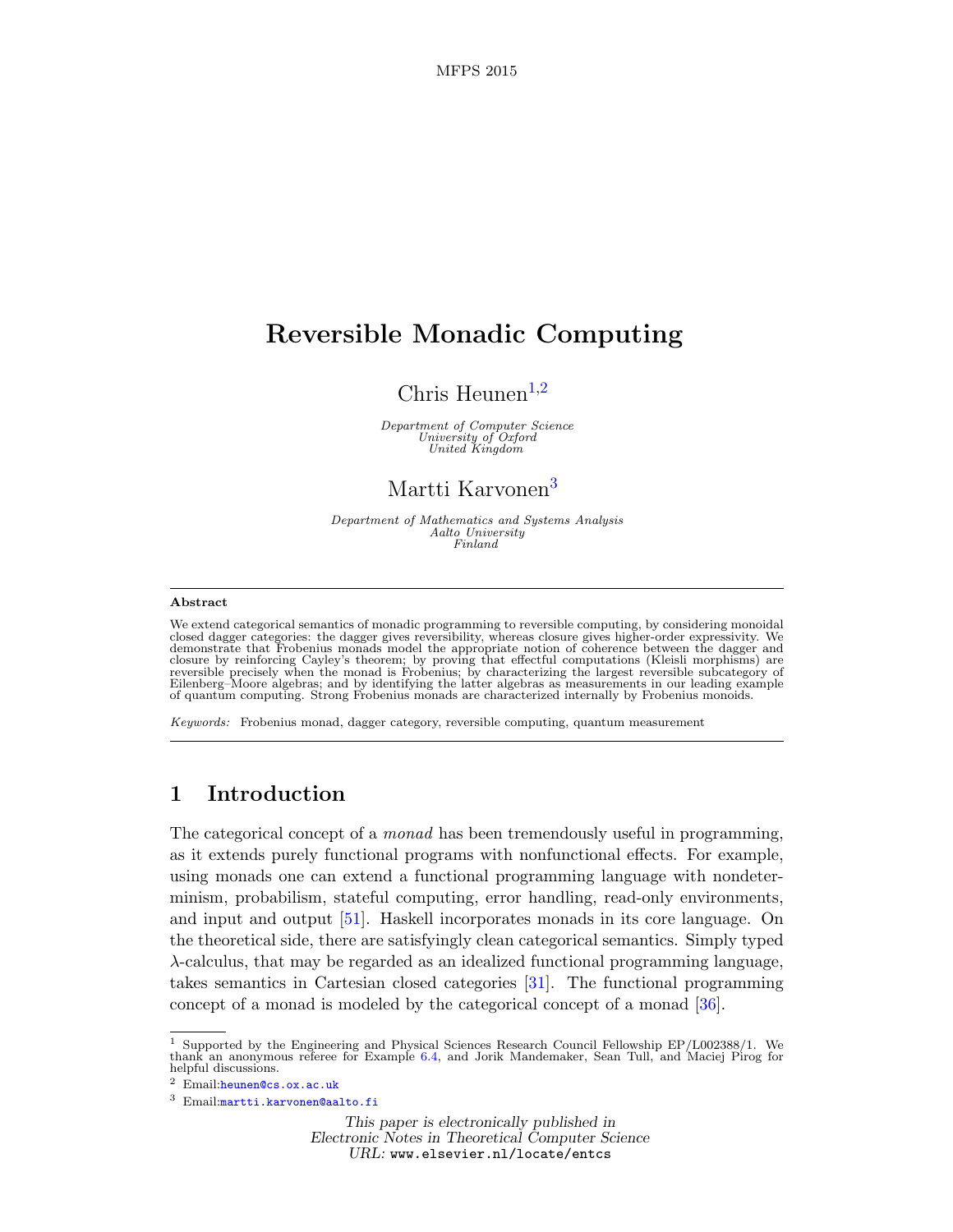In classical computation it is not always possible to reconstruct the input to an algorithm from its output. However, by using auxiliary bits, any classical computation can be turned into a reversible one [\[48\]](#page-16-3). Such a computation uses invertible primitive gates, and composition preserves invertibility. As discarding information requires work, reversible computations could in principle be implemented at higher speeds. The only operation costing power is the final discarding of auxiliary bits.

This is brought to a head in *quantum computing*, where any deterministic evolution of quantum bits is invertible, unlike the eventual measurement that converts quantum information to classical information. Another novelty in quantum computing is that it is impossible to copy or delete quantum information. This leads to a linear type theory of resources rather than a classical one [\[47\]](#page-16-4): quantum computing takes semantics in monoidal categories, rather than Cartesian ones [\[2\]](#page-15-0).

Led by quantum computing, this article extends the categorical semantics of monadic programming to reversible computing. To allow for a linear type theory we consider monoidal closed categories. To allow for reversible computations, we consider dagger categories; in general these correspond to bidirectional computations rather than invertible ones, which in the quantum case comes down to the same thing. To allow for monadic effects, we introduce Frobenius monads. In the presence of a dagger, any monad gives rise to a comonad; a Frobenius monad is one that interacts with its comonad counterpart via the following Frobenius law:

<span id="page-1-1"></span>
$$
\begin{pmatrix} 1 \\ 1 \end{pmatrix} = \begin{pmatrix} 1 \\ 1 \end{pmatrix}
$$

Here we used the graphical calculus for monoidal categories [\[44,](#page-16-5)[34\]](#page-16-6), that will be explained further in Section [2,](#page-2-0) along with several examples.<sup>[4](#page-1-0)</sup>

Our main contribution is to take reversal as a primitive and so justify the claim that Frobenius monads are precisely the right notion as follows:

- Section [3](#page-4-0) justifies the Frobenius law as a necessary (and sufficient) consequence of coherence between the dagger and closure. In a reversible setting, it is natural to consider *involutive* monoids. In a monoidal closed category, any monoid embeds into a canonical one by Cayley's theorem. We prove that this embedding preserves the involution induced by the dagger if and only if the monoid satisfies the Frobenius law. This derivation from first principles is a noncommutative generalization of  $[41,$  Theorem 4.3 with a new proof.
- Section [4](#page-7-0) characterizes Frobenius monads *internally*. Monads are an *external* notion. A good example is the writer monad, that allows programs to keep auxiliary output alongside the computation. These values accumulate according to some monoid. Any monoid gives rise to a strong monad, and Frobenius monoids give rise to strong Frobenius monads. In general this is merely an adjunction and not an equivalence, but we work out that the converse holds in the Frobenius setting.

<span id="page-1-0"></span>We often need to reason simultaneously about morphisms in a monoidal category and endofunctors on it. Unfortunately there is no sound and complete graphical proof calculus that would handle this yet. Therefore we cannot use the graphical calculus exclusively and also have to use traditional commutative diagrams.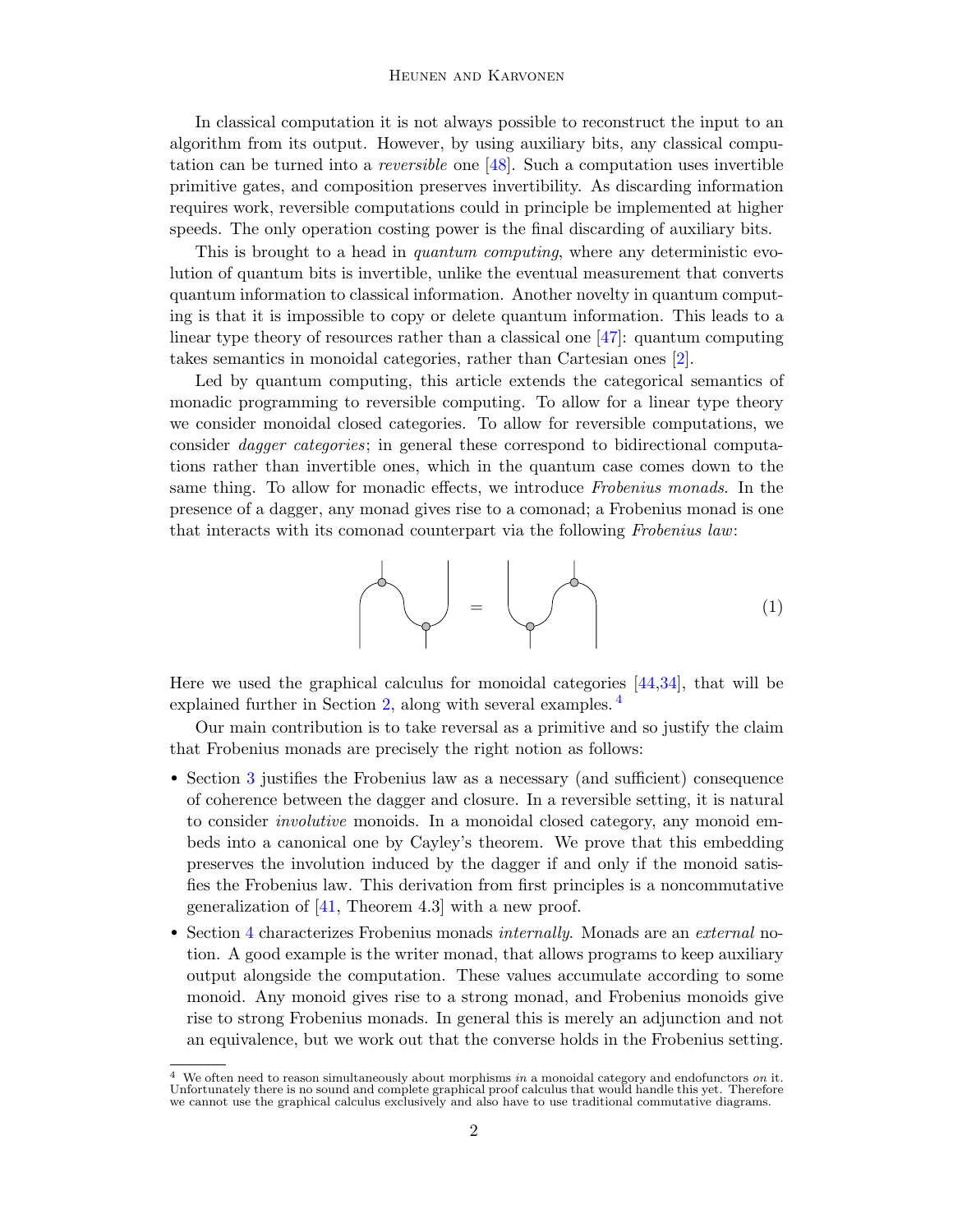This is a noncommutative generalization of  $[41,$  Corollary 4.5. It also generalizes the classic Eilenberg–Watts theorem from homological algebra to categories that are not necessarily abelian. As Frobenius monoids satisfy the very same law [\(1\)](#page-1-1) as Frobenius monads, only interpreted in a category rather than by endofunctors on it, this also exhibits that reversible settings are closed under categorification.

• We show that the extension of reversible pure computations with effects modeled by a monad results in reversible effectful computations if and only if the monad is a Frobenius monad. More precisely, Section [5](#page-10-0) shows that a monad on a dagger category is a Frobenius monad if and only if the dagger extends to the category of Kleisli algebras. This reinforces that Frobenius monads model the right notion of effects for reversible computing. Section  $6$  identifies the largest subcategory of all algebras with this property, which we call Frobenius–Eilenberg–Moore algebras. Section [7](#page-13-0) exemplifies them in the quantum setting by arguing that they correspond precisely to measurements via effect handlers [\[42\]](#page-16-8).

We intend to fit probabilistic programming into this setup in future work. Frobenius monads have been studied before  $[46,32]$  $[46,32]$ , and monads have been used as semantics for quantum computing before  $[15,4,3]$  $[15,4,3]$  $[15,4,3]$ , but not in a dagger setting, except for [\[41\]](#page-16-7) that deals with the commutative case abstractly. Conversely, reversible programming has been modeled in dagger categories [\[6\]](#page-15-4), but not using monads. Daggers and monads have come together in coalgebra before [\[20,](#page-15-5)[24\]](#page-15-6); the same holds for quantum programming languages programming languages [\[14,](#page-15-7)[45\]](#page-16-11), and matrix algebra [\[11\]](#page-15-8). The current work differs by systematically starting from first principles.

## <span id="page-2-0"></span>2 Dagger categories

Let us model types as objects  $A, B, C, \ldots$  in a category, and computations as morphisms  $f, g, h, \ldots$  To model composite types, we consider monoidal categories, where one can not only compose computations in sequence  $A \xrightarrow{f} B \xrightarrow{g} C$ , but also in parallel  $A \otimes B \xrightarrow{f \otimes g} C \otimes D$ . This much is standard [\[5\]](#page-15-9). To model *reversible* computations, we need an operation turning a computation  $A \stackrel{f}{\rightarrow} B$  into a computation  $B \to A$ , such that reversing twice doesn't do anything.

**Definition 2.1** A dagger is a functor  $\dagger: \mathbb{C}^{op} \to \mathbb{C}$  satisfying  $A^{\dagger} = A$  on objects and  $f^{\dagger \dagger} = f$  on morphisms. A *dagger category* is a category equipped with a dagger.

Dagger categories can behave quite different from ordinary (non-dagger) ones, see e.g.  $[49, 9.7]$  $[49, 9.7]$ . They are especially useful as semantics for quantum computing [\[19\]](#page-15-10). Note that reversible computing does not mean computations are invertible. An invertible morphism f in a dagger category is *unitary* when  $f^{\dagger} = f^{-1}$ . Similarly, an endomorphism f is self-adjoint when  $f = f^{\dagger}$ . As a rule, any structure in sight should cooperate with the dagger.

**Definition 2.2** A monoidal category is called a *monoidal dagger category* when  $(f \otimes g)^\dagger = f^\dagger \otimes g^\dagger$ , and all coherence isomorphisms  $A \otimes (B \otimes C) \xrightarrow{\alpha} (A \otimes B) \otimes C$ ,  $I \otimes A \stackrel{\lambda}{\rightarrow} A$ , and  $A \otimes I \stackrel{\rho}{\rightarrow} A$ , are unitary. In a symmetric monoidal dagger category additionally the swap maps  $A \otimes B \stackrel{\sigma}{\rightarrow} B \otimes A$  are unitary.

We will mainly consider the following two examples.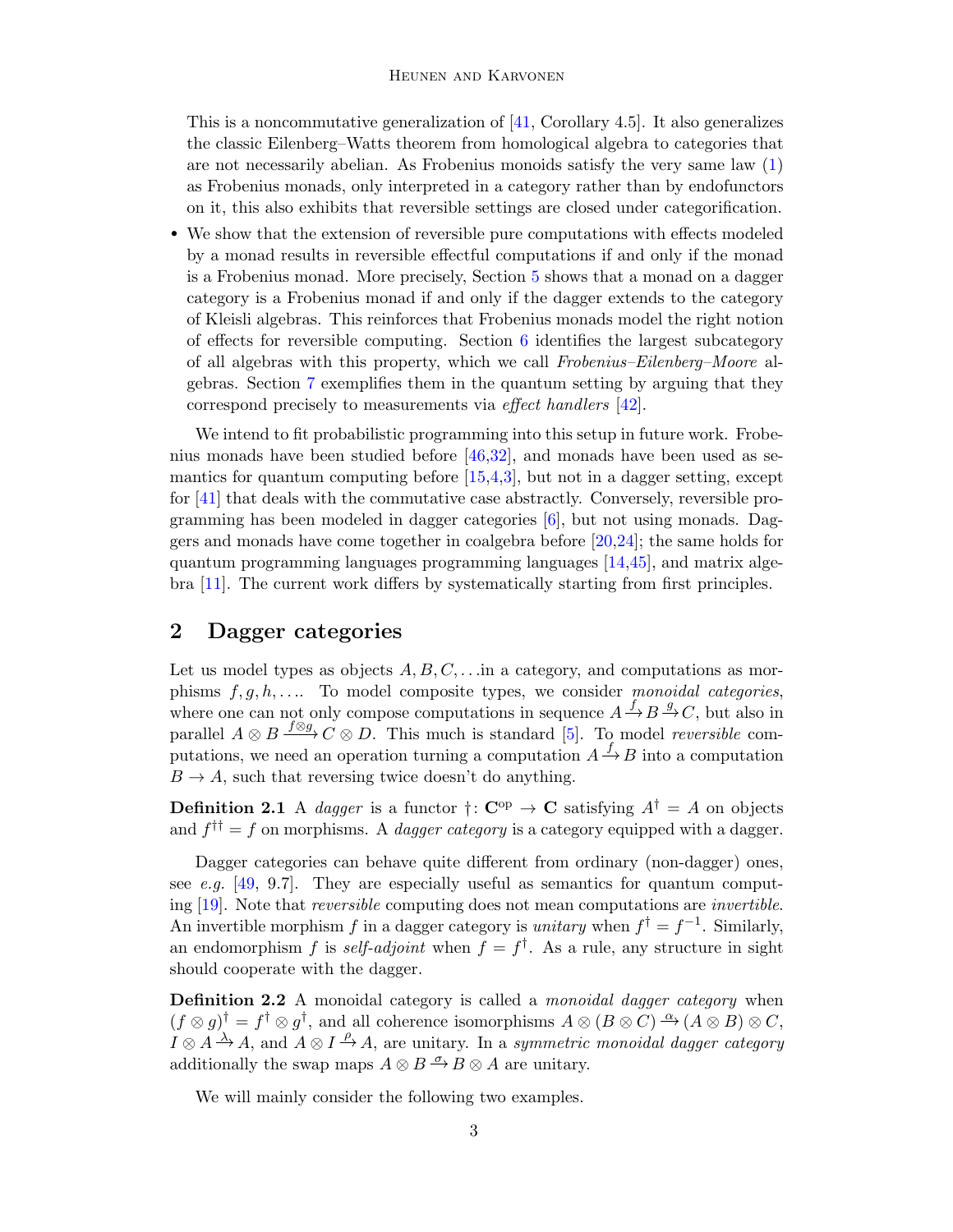Example 2.3 The symmetric monoidal dagger category Rel has sets as objects. Morphisms  $A \to B$  are relations  $R \subseteq A \times B$ , with composition  $S \circ R = \{(a, c) \mid$  $\exists b \colon (a, b) \in R$ ,  $(b, c) \in S$ . The dagger is given by  $R^{\dagger} = \{(b, a) \mid (a, b \in R)\}\$ , and the monoidal structure is given by Cartesian products. We may think of Rel as modeling *nondeterministic computation* [\[22\]](#page-15-11).

Example 2.4 The symmetric monoidal dagger category FHilb has finitedimensional complex *Hilbert spaces* as objects and linear maps as morphisms. The dagger is given by adjoints:  $f^{\dagger}$  is the unique linear function satisfying  $\langle f(x) | y \rangle = \langle x | f^{\dagger}(y) \rangle$ ; in terms of matrices it is the conjugate transpose. The monoidal structure is given by tensor products of Hilbert spaces. This models quantum computation [\[2\]](#page-15-0).

There are many other examples. Reversible probabilistic computation is modelled by the category of doubly stochastic maps [\[7,](#page-15-12) 2.3.5]; this generalizes to labelled Markov chains [\[38\]](#page-16-13). Universal constructions can generate examples with specific properties [\[40\]](#page-16-14). Finally, one can formally add daggers to a category in a free or cofree way [\[16,](#page-15-13) 3.1.17 and 3.1.19]. We will be interested in the following way to turn a monoidal dagger category into a new one of endofunctors on the old one. It could be regarded as modeling second-order computation, because the computations in the new category may refer to computations in the old one (but not to themselves).

**Example 2.5** A functor  $C \stackrel{F}{\rightarrow} D$  between dagger categories is a *dagger functor* when  $F(f^{\dagger}) = F(f)^{\dagger}$  on morphisms. Let **C** be a monoidal dagger category. If  $F(A) \stackrel{\beta_A}{\longrightarrow} G(A)$  is a natural transformation between dagger functors  $C \stackrel{F,G}{\longrightarrow} C$ , then so is  $G(A) \xrightarrow{\beta_1^T} F(A)$ . Thus the category  $[\mathbf{C}, \mathbf{C}]_1$  of dagger functors  $\mathbf{C} \to \mathbf{C}$  is again a monoidal dagger category by  $G \otimes F = G \circ F$ .

Monoidal dagger categories have a sound and complete graphical calculus, that we briefly recall; for more details, see [\[44\]](#page-16-5). A morphism  $A \stackrel{f}{\rightarrow} B$  is represented as  $\downarrow$ , and composition, the tensor product, and the dagger, become:



Notice that the output wire  $B \otimes D$  of a morphism  $A \stackrel{f}{\rightarrow} B \otimes D$  becomes a pair of wires labelled  $B$  and  $D$  coming out of the box labelled  $f$ . Also, the dagger reflects in the horizontal axis, which is why we draw the boxes asymmetrically. Distinguished morphisms are often depicted with special diagrams instead of generic boxes as above. For example, the identity  $A \to A$  is just the line ; the (identity on) the monoidal unit object  $I$  is drawn as the empty picture, and the swap map of symmetric monoidal categories becomes  $\times$ . Soundness and completeness means that any equality between morphisms one can prove algebraically using the axioms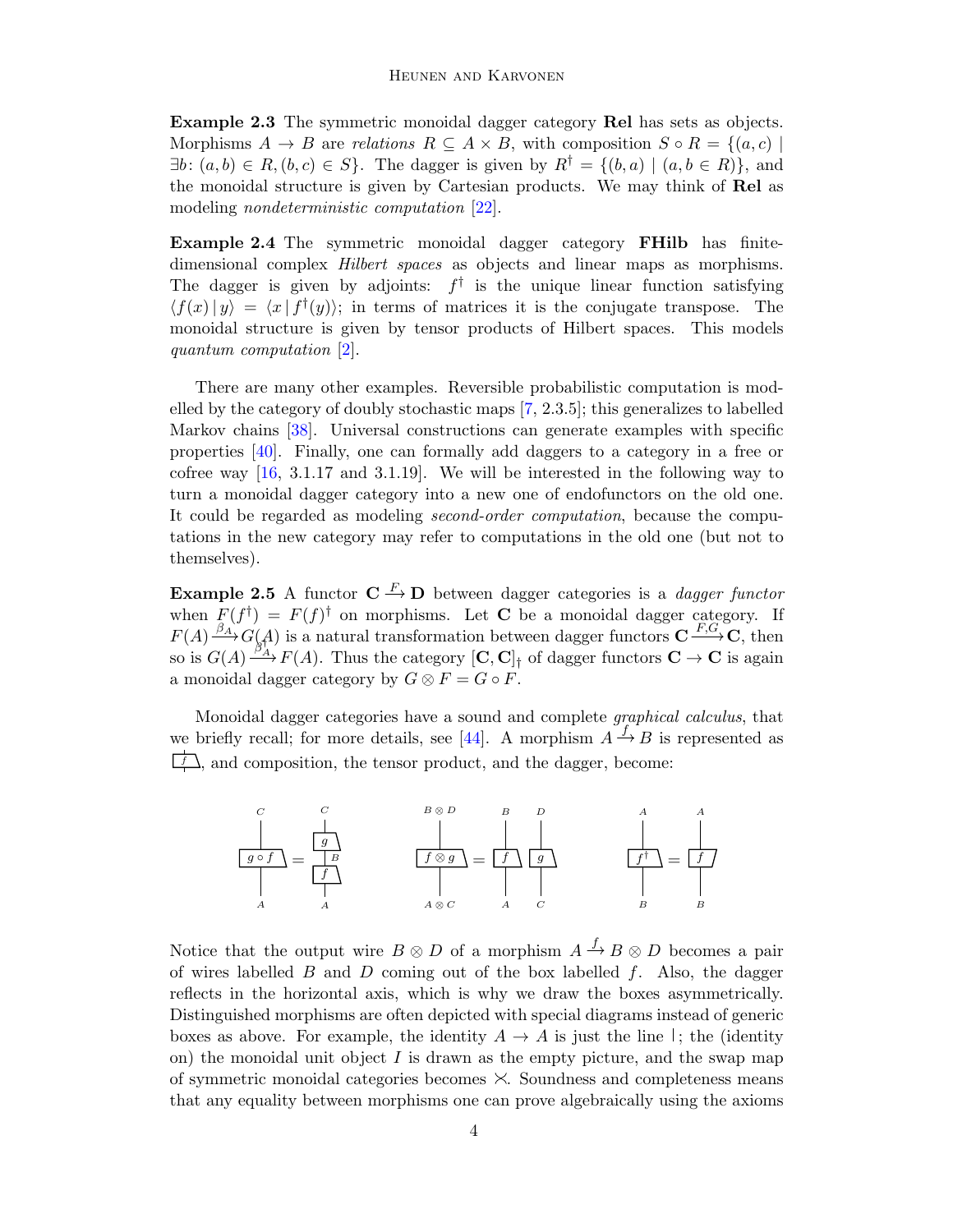of monoidal dagger categories can equivalently and rigorously be proven graphically by isotopies of the graphical diagram.

To model higher order computation, we need function types. This is usually done by requiring *closed monoidal categories*, where the functors  $-\otimes B$  have right adjoints  $B \rightarrow -$ . That is, there is a natural bijective correspondence between morphisms  $B \otimes A \xrightarrow{f} C$  and their *curried* version  $A \xrightarrow{\Lambda(f)} (B \multimap C)$ . In the reversible setting of monoidal dagger categories, this closure operation should cooperate with the dagger: since  $B \to C$  is the type of computations  $B \to C$ , and those computations can be reversed to  $C \xrightarrow{f^+} B$ , there should be an operation  $(B \multimap C) \rightarrow (C \multimap B)$ modelling this internally (we will see this in more detail in Section [3\)](#page-4-0). Therefore we demand that  $B \rightarrow -$  are dagger functors. It follows that they are not just right adjoint to  $-\otimes B$ , but also left adjoint. Now it is a small step to so-called *compact* dagger categories [\[33](#page-16-15)[,27\]](#page-16-16), which we make here for the sake of simplicity.

Definition 2.6 A compact dagger category is a symmetric monoidal dagger category in which every object A has a chosen dual object  $A^*$  and a morphism  $I^{\underline{u}} \rightarrow A^* \otimes A$ , drawn as  $\smile$ , satisfying  $((u^{\dagger} \circ \sigma) \otimes id) \circ (id \otimes u) = id$  and its dual:

$$
A^* = \begin{pmatrix} 1 & A^* \\ A^* \end{pmatrix} = \begin{pmatrix} 1 & A^* \\ A^* \end{pmatrix} = \begin{pmatrix} 1 & A^* \\ A \end{pmatrix} \tag{2}
$$

Compact dagger categories are automatically closed monoidal, with  $(B \multimap C)$  =  $B^* \otimes C$ . Think of dual objects  $B^*$  as input types, and primal objects C as output types. By convention we choose  $A^{**} = A$  and  $(A \otimes B)^* = B^* \otimes A^*$ .

Our previous examples in fact already satisfy this closure property of higher order computation: Rel and FHilb are compact dagger categories as follows. In Rel we can take  $A^* = A$  and  $u = \{(*, (a, a)) \mid a \in A\}$  for  $I = \{*\}.$  In **FHilb** we can take  $H^*$  to be the dual Hilbert space of H; if H has an orthonormal basis  $\{e_1, \ldots, e_n\}$ , then  $H^*$  has an orthonormal basis  $\{e_1^*, \ldots, e_n^*\}$ , and we can take  $u(1) = \sum_{i=1}^n e_i^* \otimes e_i$ . There is also a *free compact dagger category* on a given (dagger) category  $C$  [\[1\]](#page-15-14).

Let us conclude this preparatory section by contrasting reversible computing and invertible computing. A groupoid is a category where any morphism is invertible; it is always a dagger category with  $f^{\dagger} = f^{-1}$ . Any symmetric monoidal closed groupoid G is a so-called compact category with  $A^* = (A \rightarrow I)$ , as follows. Closure gives isomorphisms  $(A \multimap B) \otimes A \stackrel{ev}{\longrightarrow} B$  for all objects A and B; in particular,  $I \cong A^* \otimes A$ . The morphisms  $\Lambda$ (ev) are isomorphisms  $A \cong A^{**}$ , making G into a so-called ∗-autonomous category [\[5\]](#page-15-9). Because **G** is symmetric monoidal, there are isomorphisms  $A^* \otimes B^* \xrightarrow{\Lambda(e \vee \otimes \check{e} \vee)} (A \otimes B)^*$ , making G a compact category. However, this is not a compact dagger category unless all swap maps  $\sigma$  are identities.

### <span id="page-4-0"></span>3 Frobenius monoids

This section considers monoids in monoidal dagger categories. We will see that, in the higher order setting of closed monoidal categories, our rule of thumb that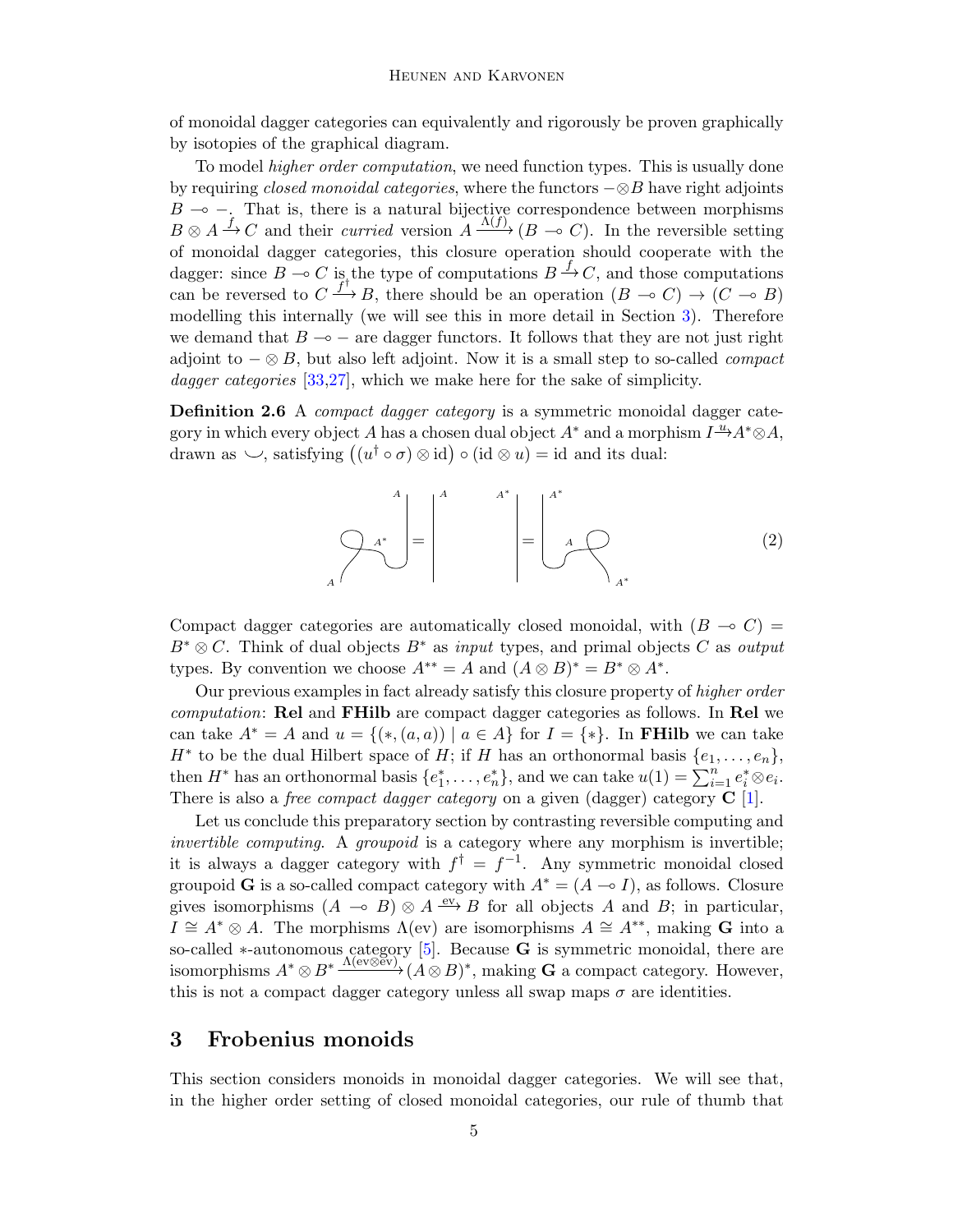everything should cooperate with the dagger means considering Frobenius monoids.

<span id="page-5-3"></span>**Definition 3.1** A *monoid* in a monoidal category is an object A with morphisms  $\phi: A \otimes A \to A$  and  $\phi: I \to A$ , satisfying:



It is commutative when  $\phi_0 = \phi_0 \circ \sigma$ . A Frobenius monoid is a monoid in a monoidal dagger category satisfying [\(1\)](#page-1-1). It is special when  $\phi \circ (\phi)$ <sup>†</sup> = id<sub>A</sub>.

A *comonoid* in  $\bf{C}$  is a monoid in  $\bf{C}^{op}$ . The Frobenius law [\(1\)](#page-1-1) makes sense for pairs of a monoid and comonoid on the same object, and most of Section [4](#page-7-0) holds in that generality. Each side of the Frobenius law [\(1\)](#page-1-1) equals  $(\rightarrow)^{\dagger} \circ \rightarrow$ ; one of these equations is equivalent to [\(1\)](#page-1-1). It is mostly motivated by observing that Frobenius monoids in specific categories are appropriate well-known mathematical structures.

<span id="page-5-1"></span>**Example 3.2** Frobenius monoids in **FHilb** correspond to finite-dimensional  $C^*$ algebras [\[50,](#page-16-17) Theorem 4.6]. These play a major role in quantum computing [\[28\]](#page-16-18), but also as semantics for labelled Markov processes with bisimulations [\[35,](#page-16-19)[43,](#page-16-20)[30,](#page-16-21)[37\]](#page-16-22) and as operational semantics of probabilistic languages [\[12,](#page-15-15)[13\]](#page-15-16). Commutative Frobenius monoids in FHilb therefore correspond to orthonormal bases when special [\[9\]](#page-15-17).

<span id="page-5-0"></span>Example 3.3 Frobenius monoids in Rel correspond to (small) groupoids [\[18,](#page-15-18)[39\]](#page-16-23), which are important to invertible computing.

**Example 3.4** In a compact dagger category,  $A^* \otimes A$  is a Frobenius monoid with  $\phi = u$ , and  $\phi$  being the *pair of pants*:



This is precisely the monoid  $A \rightarrow A$  of computations  $A \rightarrow A$  under composition.

Pair of pants are universal, as the following generalization of Cayley's theorem shows. A monoid homomorphism f satisfies  $\phi = f \circ \phi$  and  $f \circ \phi = \phi \circ (f \otimes f)$ .

**Lemma 3.5** Any monoid  $(A, \phi, \phi)$  in a compact category allows a monic monoid homomorphism R into  $A^* \otimes A$ .

**Proof.** The following is a monoid homomorphism by  $(1)$ :

<span id="page-5-2"></span>
$$
\frac{A^* \parallel A}{R} = \bigcup_{A}^{A^*} \bigcup_{A}^{A} \tag{3}
$$

It is monic because it has a left inverse  $((\phi)^{\dagger} \otimes id) \circ R$ .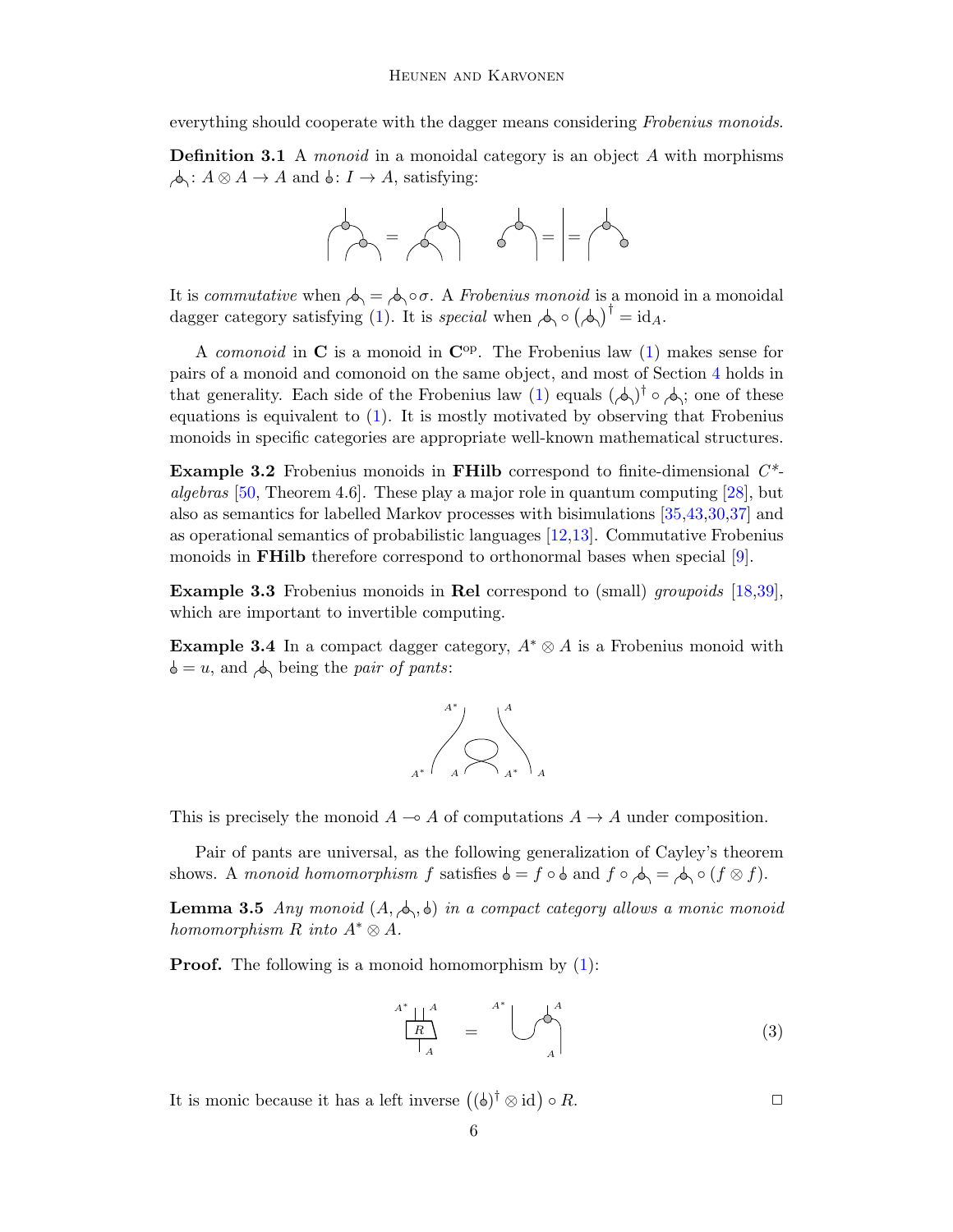We will prove that the Cayley embedding of the previous lemma respects daggers precisely when the monoid is a Frobenius monoid. To make precise what it means to respect daggers, we need to internalize the operation  $f \mapsto f^{\dagger}$  from  $A \xrightarrow{f} A$  to the monoid  $A \rightarrow A$ . But the former might not be a well-defined morphism; for example, in **FHilb**, taking conjugate transpose matrices is *anti*-linear, not linear, and hence a morphism  $(A \rightarrow A) \rightarrow (A \rightarrow A)^*$  rather than an endomorphism. In a compact category, this is modeled by

$$
\begin{array}{ccc}\n & B^* \\
\hline\nf_* \\
\hline\n\end{array} := & = & \underbrace{\begin{array}{c}\n & B^* \\
\hline\n\end{array}}_{A^*} \end{array}
$$

for  $A \stackrel{f}{\rightarrow} B$ . The operation  $f \mapsto f^{\dagger}$  additionally is contravariant:  $(g \circ f)^{\dagger} = f^{\dagger} \circ f$  $g^{\dagger}$ . So for it to be a monoid homomorphism the codomain has to have opposite multiplication as the domain.

**Lemma 3.6** If  $(A, \phi, \phi)$  is a monoid in a compact category, then so is  $(A^*, \phi_*^*, \phi_*),$  called the opposite monoid.

**Proof.** The functor  $f \mapsto f_*$  is (strong) monoidal.  $\Box$ 

**Definition 3.7** A monoid  $(A, \phi, \phi)$  in a compact dagger category is an *involutive monoid* when it is equipped with an *involution*: a monoid homomorphism  $A^{-1}$  $A^*$  satisfying  $i_* \circ i = id$ . A homomorphism of involutive monoids is a monoid homomorphism  $A \stackrel{f}{\rightarrow} B$  satisfying  $i \circ f = f_* \circ i$ .

Note that there is a canonical choice of involution:

<span id="page-6-0"></span>
$$
\begin{pmatrix} 1 \\ 1 \end{pmatrix} \tag{4}
$$

For the groupoids of Example [3.3,](#page-5-0) it is  $g \mapsto g^{-1}$ . For the C<sup>\*</sup>-algebras of Example [3.2,](#page-5-1) it is  $a \mapsto a^*$ . The following theorem justifies the Frobenius law from first principles, generalizing [\[41,](#page-16-7) Theorem 4.3] noncommutatively.

**Theorem 3.8** A monoid in a compact dagger category is a Frobenius monoid if and only if  $(4)$  makes it involutive and  $(3)$  a homomorphism of involutive monoids.

**Proof.** Write  $(A, \phi, \phi)$  for the monoid, and i for [\(4\)](#page-6-0). If A is a Frobenius monoid, it follows from  $(1)$  that i is indeed an involution. Observe that the involution on  $A^* \otimes A$  is the identity because of our convention  $(A \otimes B)^* = B^* \otimes A^*$ . So [\(3\)](#page-5-2) preserves involutions when  $R_* \circ i = R$ :

$$
\frac{A^*}{A^*} \frac{A^*}{A^*} = \begin{bmatrix} A & A^* \\ A^* & A^* \end{bmatrix} = \begin{bmatrix} A^* & A^* & A^* \\ A^* & A^* & A^* \end{bmatrix}
$$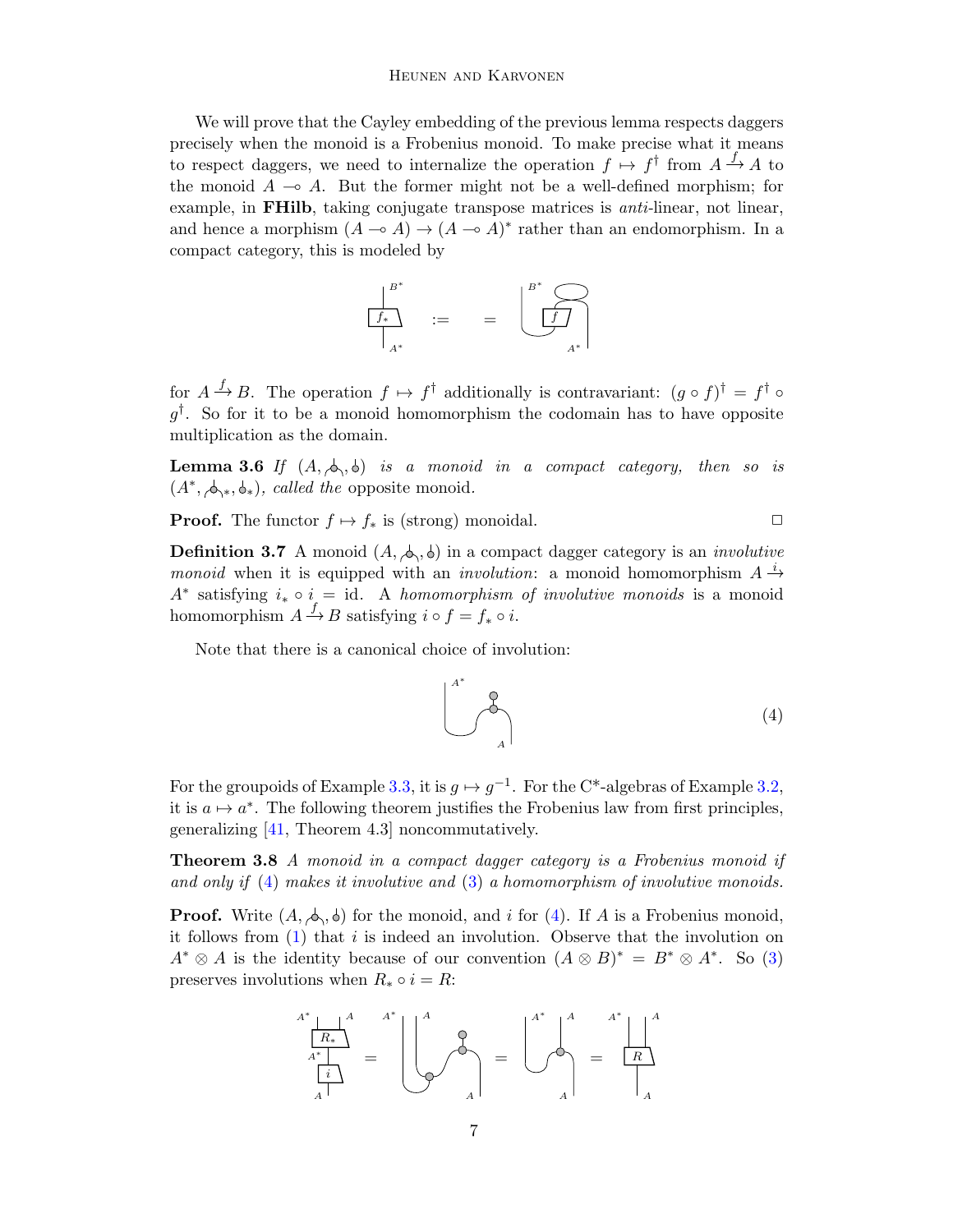Conversely, assuming  $R_* \circ i = R$ :

<span id="page-7-2"></span>= <sup>R</sup> = <sup>R</sup><sup>∗</sup> i = (∗)

Hence, by associativity:

$$
\left(\begin{array}{c} \mathbf{1} \\ \mathbf{1} \\ \mathbf{1} \end{array}\right) \stackrel{\left(\frac{1}{\mathbf{1}}\right)}{\equiv} \left(\begin{array}{c} \mathbf{1} \\ \mathbf{1} \\ \mathbf{1} \end{array}\right) \stackrel{\left(\frac{1}{\mathbf{1}}\right)}{\equiv} \left(\begin{array}{c} \mathbf{1} \\ \mathbf{1} \\ \mathbf{1} \end{array}\right) \stackrel{\left(\frac{1}{\mathbf{1}}\right)}{\equiv} \left(\begin{array}{c} \mathbf{1} \\ \mathbf{1} \\ \mathbf{1} \end{array}\right)
$$

But this is equivalent to  $(1)$ .

## <span id="page-7-0"></span>4 Frobenius monads

A monad is a functor  $C \longrightarrow C$  with natural transformations  $T(T(A)) \longrightarrow H$  and  $A \xrightarrow{\eta_A} T(A)$  satisfying certain laws. It is well-known that monads are precisely monoids in categories of functors  $C \rightarrow C$ : Definition [3.1](#page-5-3) unfolds to the monad laws

$$
\mu_A \circ T(\mu_A) = \mu_A \circ \mu_{T(A)},
$$
  

$$
\mu_A \circ T(\eta_A) = \mathrm{id}_{T(A)} = \mu_A \circ \eta_{T(A)}.
$$

There is a dual notion of a comonad. Daggers make any monoid (monad) give rise to a comonoid (comonad). Thus the Frobenius law [\(1\)](#page-1-1) lifts to monads as follows.

Definition 4.1 A Frobenius monad on a dagger category C is a Frobenius monoid in  $[\mathbf{C}, \mathbf{C}]_{\dagger}$ ; explicitly, a monad  $(T, \mu, \eta)$  on  $\mathbf{C}$  with  $T(f^{\dagger}) = T(f)^{\dagger}$  and

$$
T(\mu_A) \circ \mu_{T(A)}^{\dagger} = \mu_{T(A)} \circ T(\mu_A^{\dagger}).
$$

It is special when  $\mu_A \circ \mu_A^{\dagger} = \mathrm{id}_{T(A)}$ .

Frobenius monads have been studied before by Street [\[46,](#page-16-9)[32\]](#page-16-10). His definition does not take daggers into account, and concerns a monad rather than a monadcomonad pair. However, the natural generalization of the above definition to (nondagger) monad-comonad pairs results in an equivalent notion to the one studied by Street. The primary example of a Frobenius monad is taking tensor products with a Frobenius monad.

<span id="page-7-1"></span>**Example 4.2** If  $(B, \phi, \phi)$  is a Frobenius monoid in a monoidal dagger category **C**, then the functor  $\mathbf{C} \stackrel{-\otimes \hat{B}}{\longrightarrow} \mathbf{C}$ , given by  $A \mapsto A \otimes B$  and  $f \mapsto f \otimes id$ , is a Frobenius monad on C with:

$$
\mu_A = \begin{array}{c} A \\ A \end{array} \bigg| \begin{array}{c} B \\ \bigcirc \\ B \end{array} \bigg|_B \qquad \eta_A = \begin{array}{c} A \\ A \end{array} \bigg| \begin{array}{c} B \\ \bigcirc \end{array}
$$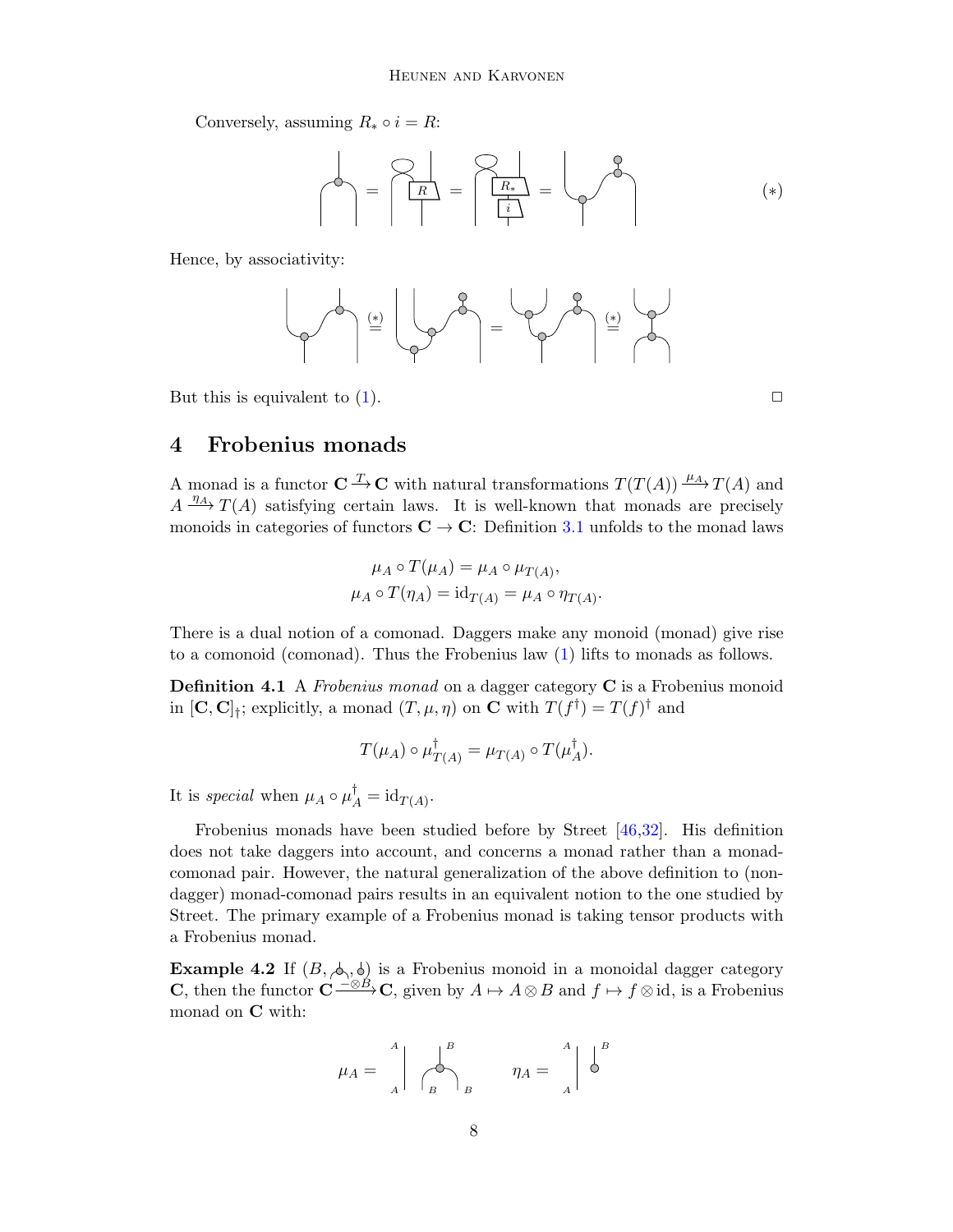**Proof.** The Frobenius monad law simply comes down to the Frobenius monoid law:

$$
T\mu \circ \mu_T^{\dagger} = \left(\bigotimes_{A \ B}^{A \ B} \bigotimes_{B}^{B} = \left(\bigotimes_{A \ B}^{A \ B} \bigotimes_{B}^{B} = \mu_T \circ T\mu^{\dagger}\right)
$$

The monad laws become the monoid laws. Taking  $A = I$ , we thus see that  $-\otimes B$ is a Frobenius monad if and only if B is a Frobenius monoid.  $\Box$ 

This section characterizes Frobenius monads of this form. There are, however, also other Frobenius monads, as in the following example.

**Example 4.3** Consider the monoid  $\text{Rel}(\mathbb{N}, \mathbb{N})$  of all relations  $\mathbb{N} \to \mathbb{N}$  as a singleobject category. The following define a Frobenius monad on this category:

$$
T(R) = \{(2m, 2n) \mid (m, n) \in R\}
$$
  
\n
$$
\cup \{(2m + 1, 2n + 1) \mid (m, n) \in R\}
$$
  
\n
$$
\eta = \{(2n, 2n + 1) \mid n \in \mathbb{N}\}
$$
  
\n
$$
\mu = \{(4n, 2n) \mid n \in \mathbb{N}\} \cup \{(4n + 3, 2n + 1) \mid n \in \mathbb{N}\}
$$

The functor  $-\otimes B$  comes with a natural transformation  $\alpha_{-,-,B}$ , making it a strong functor. This natural transformation respects the monoid structure on B. Before recording some folklore results, we first define what this means for monads.

**Definition 4.4** A functor  $F$  between monoidal categories is *strong* when it is equipped with a natural transformation  $A \otimes F(B) \xrightarrow{\text{St}_{A,B}} F(A \otimes B)$  satisfying st  $\circ \alpha = F(\alpha) \circ \text{st} \circ (\text{id} \otimes \text{st})$  and  $F(\lambda) \circ \text{st} = \lambda$ . A morphism of strong functors is a natural transformation  $F \xrightarrow{\beta} G$  satisfying  $\beta \circ st = st \circ (id \otimes \beta)$  A strong monad is a monad  $(T, \mu, \eta)$  that is a strong functor satisfying st  $\circ$ (id  $\otimes \mu$ ) =  $\mu \circ T(\text{st})$   $\circ$  st and st  $\circ$ (id  $\otimes \eta$ ) =  $\eta$ . A morphism of strong monads is a natural transformation, which is a morphism of the underlying monads and the underlying strong functors.

<span id="page-8-0"></span>**Proposition 4.5** Let C be a monoidal category. The operations  $B \rightarrow -\otimes B$  and  $T \mapsto T(I)$  define an adjunction between monoids in C and strong monads on C, with  $B \mapsto -\otimes B$  being the left adjoint.

**Proof.** See [\[52\]](#page-16-24). The unit of the adjunction is  $I \otimes B \xrightarrow{\lambda_B} B$ . The counit is determined by  $A \otimes T(I) \xrightarrow{T(\rho) \circ st} T(A)$ .

In the case of symmetric monoidal categories, there is also a notion of commutativity for strong monads  $[29,23]$  $[29,23]$ . Given a strong monad T, one can define a natural transformation  $T(A) \otimes B \xrightarrow{\text{st}_{A,B}} T(A \otimes B)$  by  $T(\sigma_{B,A}) \circ st_{B,A} \circ \sigma_{T(A),B}$ , and

$$
dst_{A,B} := \mu_{A \otimes B} \circ T(st'_{A,B}) \circ st_{T(A),B}
$$
  

$$
dst'_{A,B} := \mu_{A \otimes B} \circ T(st_{A,B}) \circ st'_{A,T(B)}
$$

A strong monad is commutative when these coincide. Proposition [4.5](#page-8-0) restricts to an adjunction between commutative monoids and commutative monads [\[52\]](#page-16-24).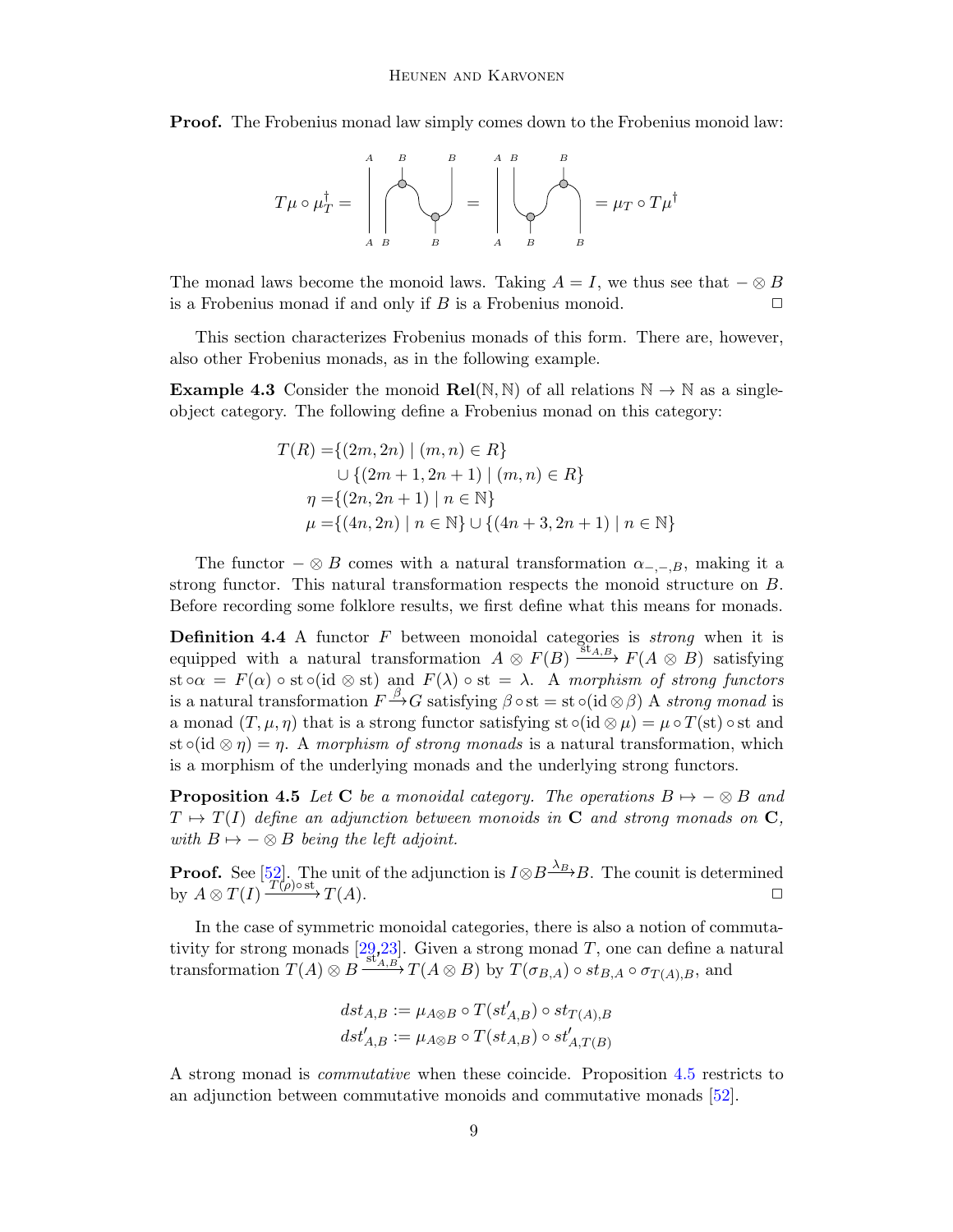**Definition 4.6** A *costrong functor*  $C \rightarrow D$  between monoidal categories is a functor that is strong when considered as a functor  $\mathbf{C}^{\mathrm{op}} \to \mathbf{D}^{\mathrm{op}}$ . Explicitly, it has a natural transformation  $F(A \otimes B) \xrightarrow{\text{cst}_{A,B}} A \otimes F(B)$  satisfying  $F(\lambda) = \lambda \circ \text{cst}_{I,A}$  and  $\text{cst}_{A\otimes B,C} \circ F(\alpha) = \alpha \circ (\text{id} \otimes \text{cst}_{B,C}) \circ \text{cst}_{A,B\otimes C}.$  A morphism of costrong functors is a natural transformation  $F \xrightarrow{\beta} G$  satisfying cst  $\circ \beta = (\mathrm{id} \otimes \beta) \circ \mathrm{cst}$ . A costrong comonad is a comonad  $(T, \delta, \varepsilon)$  that is a costrong functor, such that  $(id \otimes \varepsilon) \circ \text{cst} = \varepsilon$  and cst ∘ $T(\text{cst}) \circ \delta = (\text{id} \otimes \delta) \circ \text{cst}$ . A morphism of costrong comonads is a natural transformation, which is a morphism of the underlying comonads and the underlying costrong functors.

<span id="page-9-0"></span>**Corollary 4.7** Let C be a monoidal category. The operations  $B \mapsto -\otimes B$  and  $T \mapsto T(I)$  form an adjunction between comonoids in C and costrong comonads on **C**, but this time  $B \mapsto -\otimes B$  is the right adjoint.

In our reversible setting of dagger categories, any strong monad  $T$  is automatically a costrong comonad under cst =  $st^{\dagger}$ ,  $\delta = \mu^{\dagger}$ , and  $\varepsilon = \eta^{\dagger}$ . According to our motto that everything in sight should cooperate with the dagger, the reverse cst of st should in fact be its inverse, leading to the following definition.

Definition 4.8 A *strong Frobenius monad* on a monoidal dagger category C is a Frobenius monad  $(T, \mu, \eta)$  that is simultaneously a strong monad, such that each  $st_A$  is unitary. A morphism of strong Frobenius monads is just a morphism of the underlying strong monads.

The following theorem promotes the adjunction of Proposition [4.5](#page-8-0) and Corollary [4.7](#page-9-0) into an equivalence in the dagger setting. It generalizes [\[41,](#page-16-7) Theorem 4.5] noncommutatively. It also generalizes the classic Eilenberg–Watts theorem, that characterizes certain endofunctors on abelian categories as being of the form  $-\otimes B$ for a monoid  $B$ , to monoidal dagger categories; note that there are monoidal dagger categories that are not abelian, such as Rel and Hilb [\[17,](#page-15-20) Appendix A].

<span id="page-9-1"></span>**Theorem 4.9** Let C be a monoidal dagger category. The operations  $B \mapsto -\otimes B$ and  $T \mapsto T(I)$  define an equivalence between Frobenius monoids in C and strong Frobenius monads on C.

**Proof.** We already saw in Example [4.2](#page-7-1) that  $B \rightarrow -\otimes B$  preserves the Frobenius law. We prove that  $T \mapsto T(I)$  preserves the Frobenius law, too, in Lemma [A.2](#page-17-0) in the Appendix. It remains to prove that they form an equivalence. Clearly the unit of the adjunction,  $I \otimes B \stackrel{\lambda_B}{\longrightarrow} B$ , is a natural isomorphism. To prove that the counit  $A \otimes T(I) \xrightarrow{T(\rho) \text{ost}} T(A)$  is also a natural isomorphism, notice that by definition it is a morphism of strong monads. In Lemma [A.3](#page-17-1) in the Appendix we prove that it is also a morphism of comonads. But homomorphisms of Frobenius monoids must be isomorphisms by Lemma [A.1.](#page-17-2)  $\Box$ 

The previous theorem restricts to an equivalence between commutative/special Frobenius monoids and commutative/special strong Frobenius monads (see Corollary [A.4](#page-18-0) in the Appendix).

One might think it too strong to require st to be unitary. The following counterexample shows that Theorem [4.9](#page-9-1) would fail if we abandoned that requirement.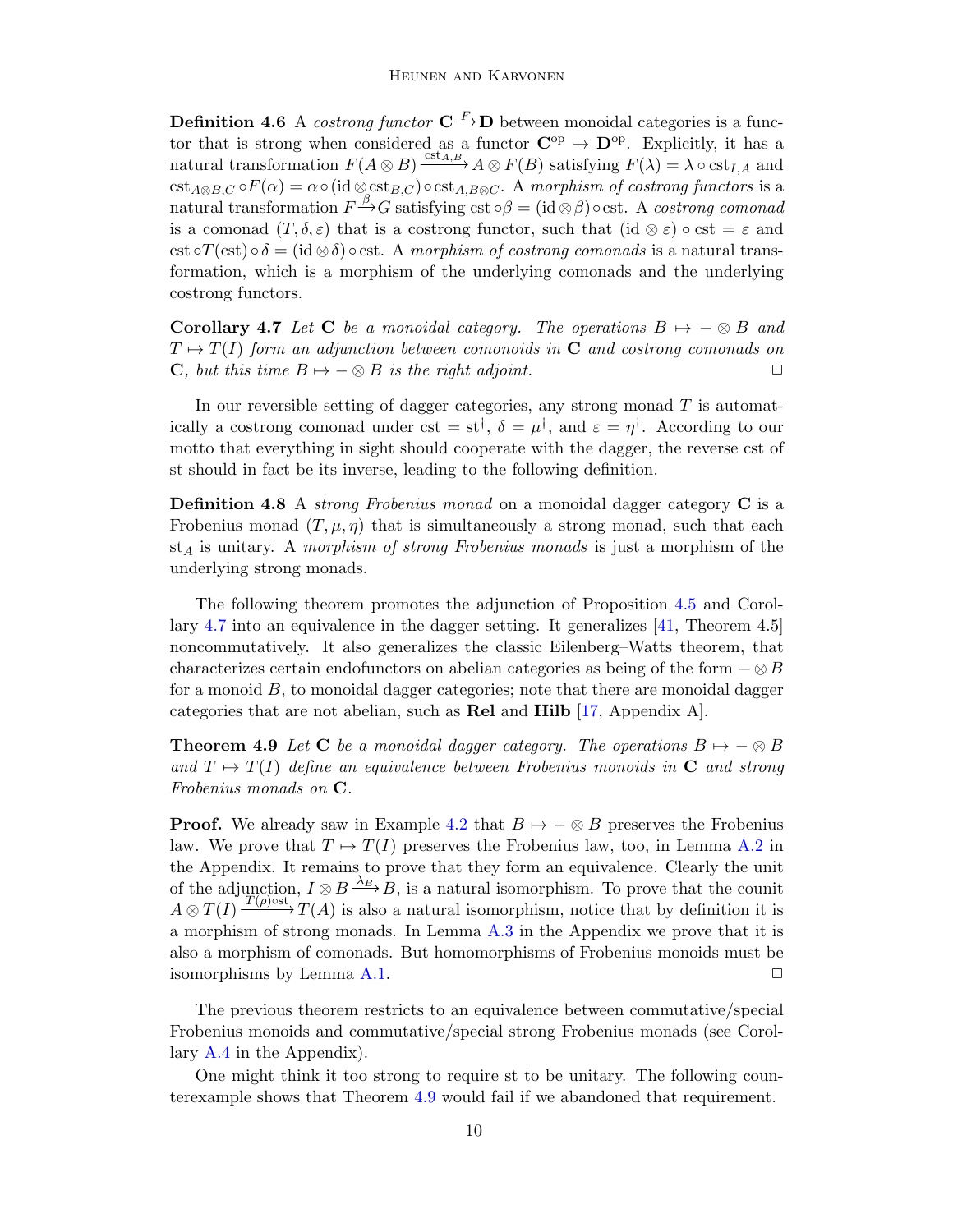Example 4.10 Let's call a Frobenius monad rather strong when it is simultaneously a strong monad. The operations of Theorem [4.9](#page-9-1) do not form an adjunction between Frobenius monoids and rather strong Frobenius monads, because the counit of the adjunction would not be a well-defined morphism. To produce a counterexample where the counit does not preserve comultiplication comes down to finding a rather strong Frobenius monad with  $T(\eta_A) \circ \eta_A \neq \mu_A^{\dagger}$  $_A^{\dagger} \circ \eta_A$  for some A. This is the case when T is  $-\otimes B$  for a Frobenius monoid B with  $\phi \otimes \phi \neq (\phi \phi)^{\dagger} \circ \phi$ . Such Frobenius monoids certainly exist: if  $G$  is any nontrivial group, regarded as a Frobenius monoid in Rel via Example [3.3,](#page-5-0) then  $\phi \otimes \phi$  is the relation  $\{(*,(1,1))\}$ , but  $(\phi)^\dagger \circ \phi = \{(*,(g,g^{-1})) \mid g \in G\}.$ 

## <span id="page-10-0"></span>5 Kleisli algebras

One of the standard categorical constructions when given a monad  $T$  is to consider the category  $\mathbf{C}_T$  of its Kleisli algebras. In monadic programming, this category gives semantics for computations with effects modeled by  $T$ , whereas the base category  $C$ only gives semantics for pure computations  $[25]$ . In this section we show that if T is a Frobenius monad, then  $C_T$  is a dagger category. In fact we also show the converse, under a natural condition about cooperation with daggers. Thus effects modeled by a monad can be added without leaving the setting of reversible computations precisely when the monad is a Frobenius monad.

**Definition 5.1** If  $C \xrightarrow{T} C$  is a monad, its Kleisli category  $C_T$  is defined as follows. Objects are the same as in C. A morphism  $A \to B$  in  $\mathbb{C}_T$  is a morphism  $A \xrightarrow{f} T(B)$ in C. Identities are given by  $\eta$ , and composition of g and f in  $C_T$  is given by  $\mu \circ T(g) \circ f.$ 

There is a forgetful functor  $\mathbf{C}_T \to \mathbf{C}$  given by  $A \mapsto T(A)$  on objects and  $f \mapsto$  $\mu \circ T(f)$  on morphisms. It has a left adjoint  $\mathbf{C} \to \mathbf{C}_T$  given by  $A \mapsto A$  on objects and  $f \mapsto \eta \circ f$  on morphisms.

We now show that for Frobenius monads the Kleisli construction preserves daggers.

<span id="page-10-1"></span>**Lemma 5.2** If T is a Frobenius monad on a dagger category  $C$ , then  $C<sub>T</sub>$  carries a dagger that commutes with the canonical functors  $\mathbf{C}_T \to \mathbf{C}$  and  $\mathbf{C} \to \mathbf{C}_T$ .

Proof. A straightforward calculation establishes that

$$
(A \xrightarrow{f} T(B)) \mapsto (B \xrightarrow{\eta} T(B) \xrightarrow{\mu^{\dagger}} T^{2}(B) \xrightarrow{T(f^{\dagger})} T(A))
$$

is a dagger on  $\mathbf{C}_T$  commuting with the canonical functors  $\mathbf{C} \to \mathbf{C}_T$  and  $\mathbf{C}_T \to \mathbf{C}$ .

The following theorem proves a converse of the previous lemma, under the natural condition that the "reverse identity morphisms" of the Kleisli category equal their own dagger. This gives another characterization of Frobenius monads, in terms of reversibility of their effectful computations.

**Theorem 5.3** A monad T on a dagger category  $C$  is a Frobenius monad if and only if  $C_T$  has a dagger such that:

• the functors  $\mathbf{C} \to \mathbf{C}_T$  and  $\mathbf{C}_T \to \mathbf{C}$  are dagger functors;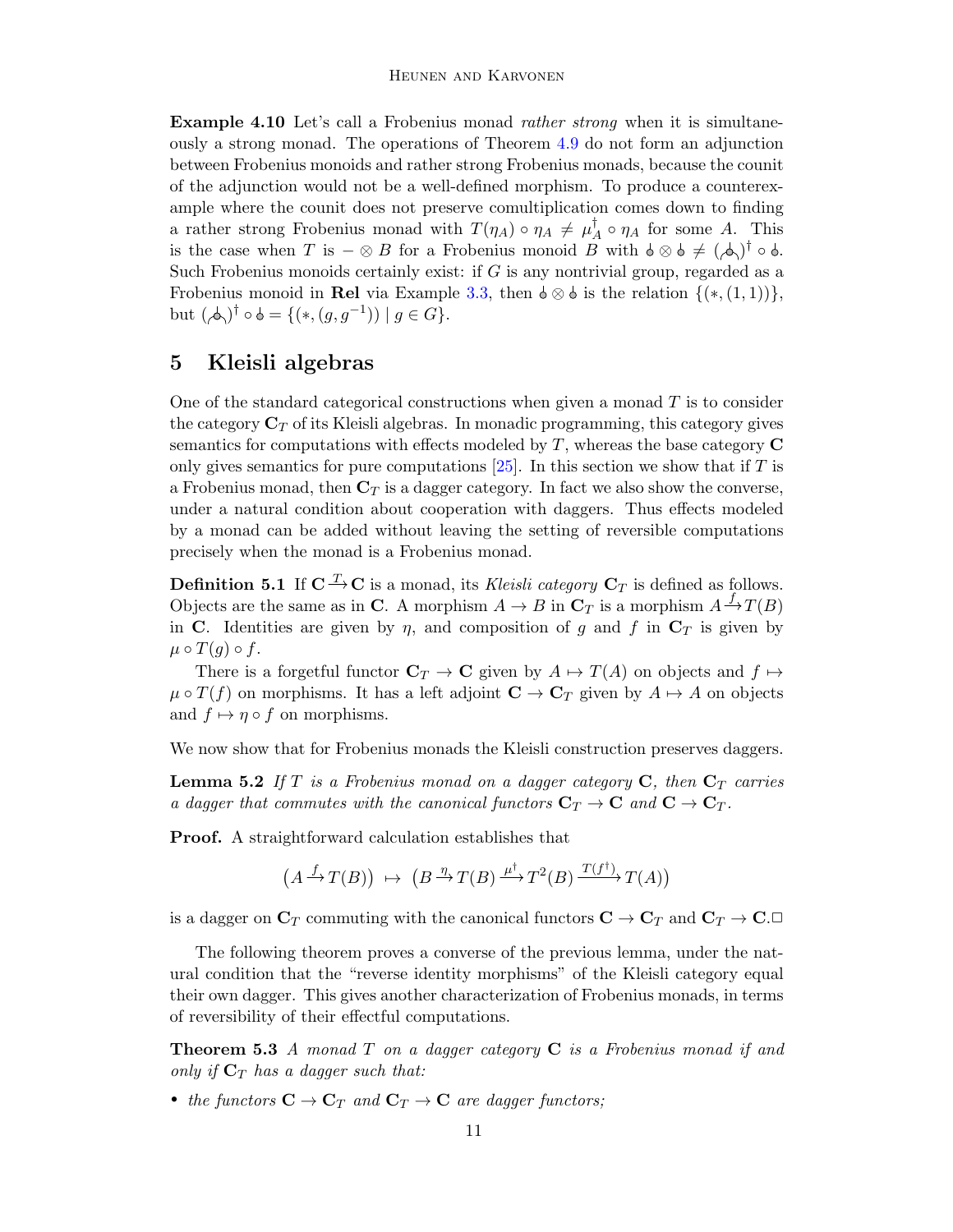• the morphisms  $\mu_1^{\dagger}$  $A^{\dagger}: T(A) \rightarrow T^2(A)$  of **C** are self-adjoint when regarded as morphisms  $T(A) \to T(A)$  of  $C_T$ .

Proof. One direction follows from Lemma [5.2](#page-10-1) and the observation that with that dagger the morphism  $\mu^{\dagger}$  $A^{\dagger}: T(A) \rightarrow T^2(A)$  is self-adjoint in  $\mathbf{C}_T$ . For the other direction, we wish to show that the following diagram commutes for arbitrary A.

$$
T^{2}(A) \xrightarrow{T(\mu_{A}^{\dagger})} T^{3}(A)
$$
  

$$
\mu_{T(A)}^{\dagger} \downarrow \qquad \qquad \downarrow \mu_{T(A)}
$$
  

$$
T^{3}(A) \xrightarrow{T(\mu_{A})} T^{2}(A)
$$

Write  $C \xrightarrow{F} C_T$  and  $C_T \xrightarrow{G} C$  for the canonical functors. Note that if we consider  $\mathrm{id}_{T^2(A)}$  and  $\eta_{T(A)} \circ \mu_A$  as morphisms of  $\mathbf{C}_T$ , then we have  $G(\mathrm{id}_{T^2(A)}) = \mu_{T(A)}$ ,  $G(\eta_{T(A)} \circ \mu_A) = T(\mu_A)$ , and  $F(\mu_A) = \eta_{T(A)} \circ \mu_A$ . As G is a dagger functor, we have found preimages of all the morphisms in the diagram. More explicitly, we know that

$$
G\big(\mathrm{id}_{T^2(A)}\circ F(\mu_A^{\dagger})\big)=\mu_{T(A)}\circ T(\mu_A^{\dagger}),
$$
  

$$
G\big(F(\mu_A)\circ\mathrm{id}_{T^2(A)}^{\dagger}\big)=T(\mu_A)\circ\mu_{T(A)}^{\dagger}.
$$

Hence it suffices to show  $\mathrm{id}_{T^2(A)} \circ F(\mu_{\mathcal{A}}^{\dagger})$  $A^{\dagger}_{A}$ ) =  $F(\mu_A) \circ \mathrm{id}_{T^2(A)}^{\dagger}$ . As the left hand side is the dagger of the right hand side and  $\mu^{\dagger}$  is self-adjoint in  $\mathbf{C}_T$ , it suffices to show that either equals  $\mu^{\dagger}$ . The following calculation does this for the left-hand side:

$$
\mathrm{id}_{T^2(A)} \circ F(\mu_A^{\dagger}) = \mu_{T(A)} \circ T(\mathrm{id}_{T^2(A)}) \circ \eta_{T^2(A)} \circ \mu_A^{\dagger}
$$

$$
= \mu_{T(A)} \circ \eta_{T^2(A)} \circ \mu_A^{\dagger} = \mu_A^{\dagger}
$$

This completes the proof.  $\Box$ 

Kleisli categories of commutative monads on symmetric monoidal categories are again symmetric monoidal [\[10\]](#page-15-22). This extends to the reversible setting.

**Theorem 5.4** If T is a commutative strong Frobenius monad on a symmetric monoidal dagger category  $C$ , then  $C_T$  is a symmetric monoidal dagger category.

**Proof.** The monoidal structure on  $\mathbf{C}_T$  is given by  $A \otimes_T B = A \otimes B$  on objects and by  $f \otimes_T g = \text{dst} \circ (f \otimes g)$  on morphisms. The coherence isomorphisms of  $\mathbb{C}_T$  are images of those in C under the functor  $C \to C_T$ . This functor preserves daggers and hence unitaries, making all coherence isomorphisms of  $C_T$  unitary. It remains to check that the dagger on  $\mathbf{C}_T$  satisfies  $(f \otimes_T g)^\dagger = f^\dagger \otimes_T g^\dagger$ . By Theorem [4.9,](#page-9-1) T is isomorphic to  $-\otimes T(I)$ , and it is straightforward to check that this induces an isomorphism between the respective Kleisli categories that preserves daggers and monoidal structure on the nose. Thus it suffices to check that this equation holds on  $\mathbf{C}_{-\otimes T(I)}$ , which can be done with a straightforward graphical argument.  $\Box$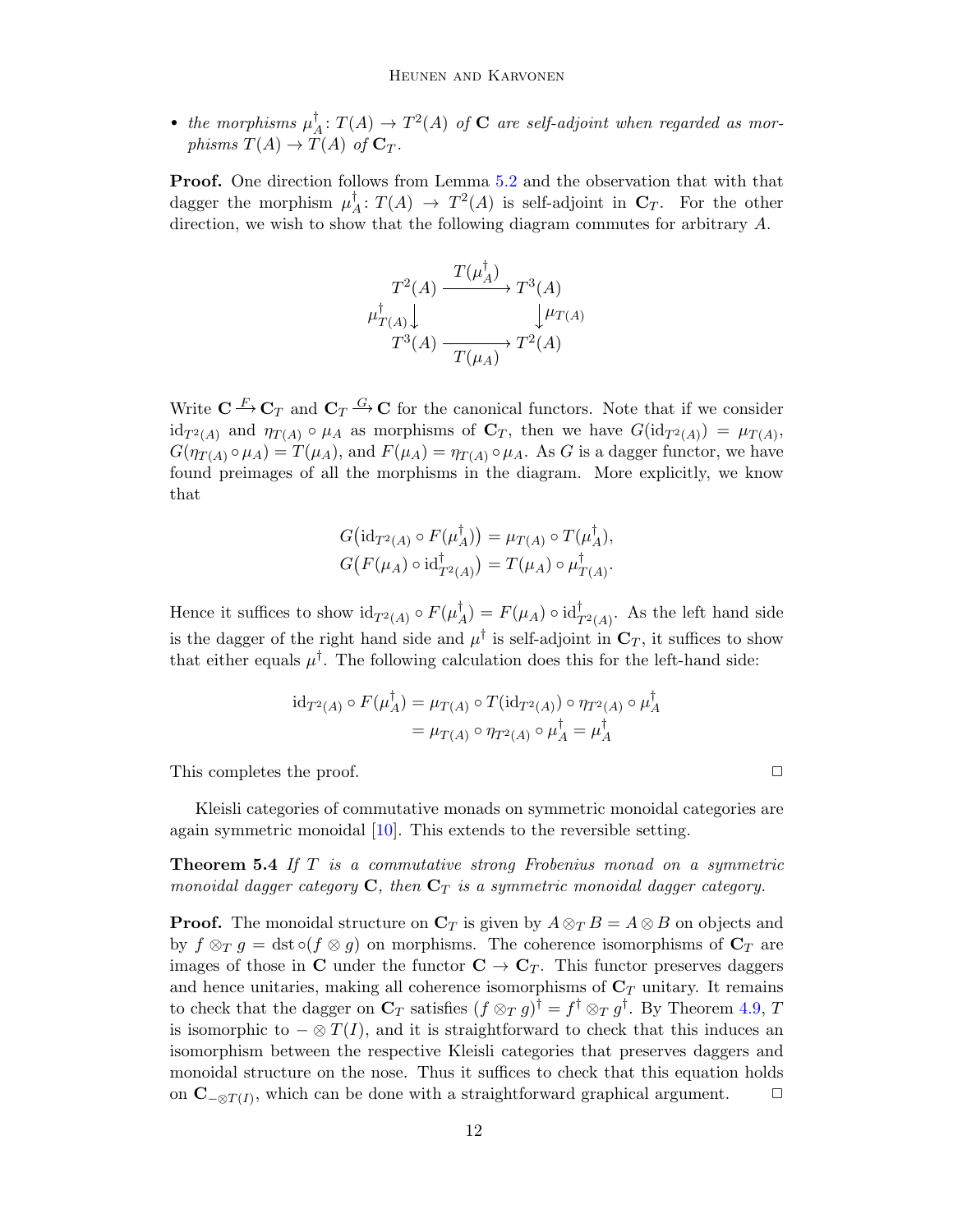## <span id="page-12-1"></span>6 Frobenius–Eilenberg–Moore algebras

The other canonical standard categorical construction when given a monad  $T$  is to consider the category  $\mathbb{C}^T$  of its Eilenberg–Moore algebras. In monadic programming, these are understood to expand effectful computations to pure compu-tations [\[25\]](#page-15-21). This section identifies the largest full subcategory of  $\mathbb{C}^T$  that is still reversible.

**Definition 6.1** An *Eilenberg–Moore algebra*  $(A, a)$  for a monad T is a morphism  $T(A) \xrightarrow{a} A$  satisfying  $a \circ T(a) = a \circ \mu$  and  $a \circ \eta = id$ . A morphism of Eilenberg-Moore algebras  $(A, a) \rightarrow (B, b)$  is a morphism  $A \stackrel{f}{\rightarrow} B$  satisfying  $b \circ T(f) = f \circ a$ . These form a category  $\mathbf{C}^T$ .

We will again need cooperation of such algebras with daggers when present.

**Definition 6.2** Let T be a monad on a dagger category C. A Frobenius–Eilenberg– *Moore algebra*, or FEM-algebra for short, is an Eilenberg–Moore algebra  $(A, a)$  that makes the following diagram commute.

$$
T(A) \xrightarrow{T(a)^{\dagger}} T^{2}(A)
$$
  
\n
$$
\mu^{\dagger} \downarrow \qquad \qquad \downarrow \mu
$$
  
\n
$$
T^{2}(A) \xrightarrow{T(a)} T(A)
$$
\n(5)

We call this the *Frobenius law* for Eilenberg–Moore algebras.

<span id="page-12-2"></span>**Example 6.3** The Kleisli category  $C_T$  of any monad T sits inside  $C^T$  as the free algebras  $(T(A), \mu_A)$ . If T is a Frobenius monad on a dagger category C, any free algebra is an FEM-algebra.

**Proof.** The Frobenius law for the free algebra is the Frobenius law of the monad.□

There are many EM-algebras that are not FEM-algebras; a family of examples can be derived from [\[41,](#page-16-7) Theorem 6.4]. Here is a concrete example.

<span id="page-12-0"></span>**Example 6.4** Let  $A = M_2(\mathbb{C})$  be the Hilbert space of 2-by-2-matrices, with inner product  $\langle a, b \rangle = \frac{1}{2} \text{Tr}(a^{\dagger} \circ b)$ . Matrix multiplication gives a map  $m: A \otimes A \to A$ making A a Frobenius monoid in FHilb, so that  $T = -\otimes A$  is a Frobenius monad. Let  $u \in A$  be a unitary matrix, and define  $U: A \to A$  by  $U(a) = u^{\dagger} \circ a \circ u$ . Now  $U^{\dagger}(a) = u \circ a \circ u^{\dagger}$  and U is an endomorphism of the monoid A, making  $h = m \circ (id \otimes U)$ an EM-algebra. It is an FEM-algebra if and only if  $u = u^{\dagger}$ .

**Proof.** The Frobenius law  $(5)$  means:



This comes down to  $U = (U^*)^{\dagger}$ , that is,  $u = u^{\dagger}$ 

.  $\Box$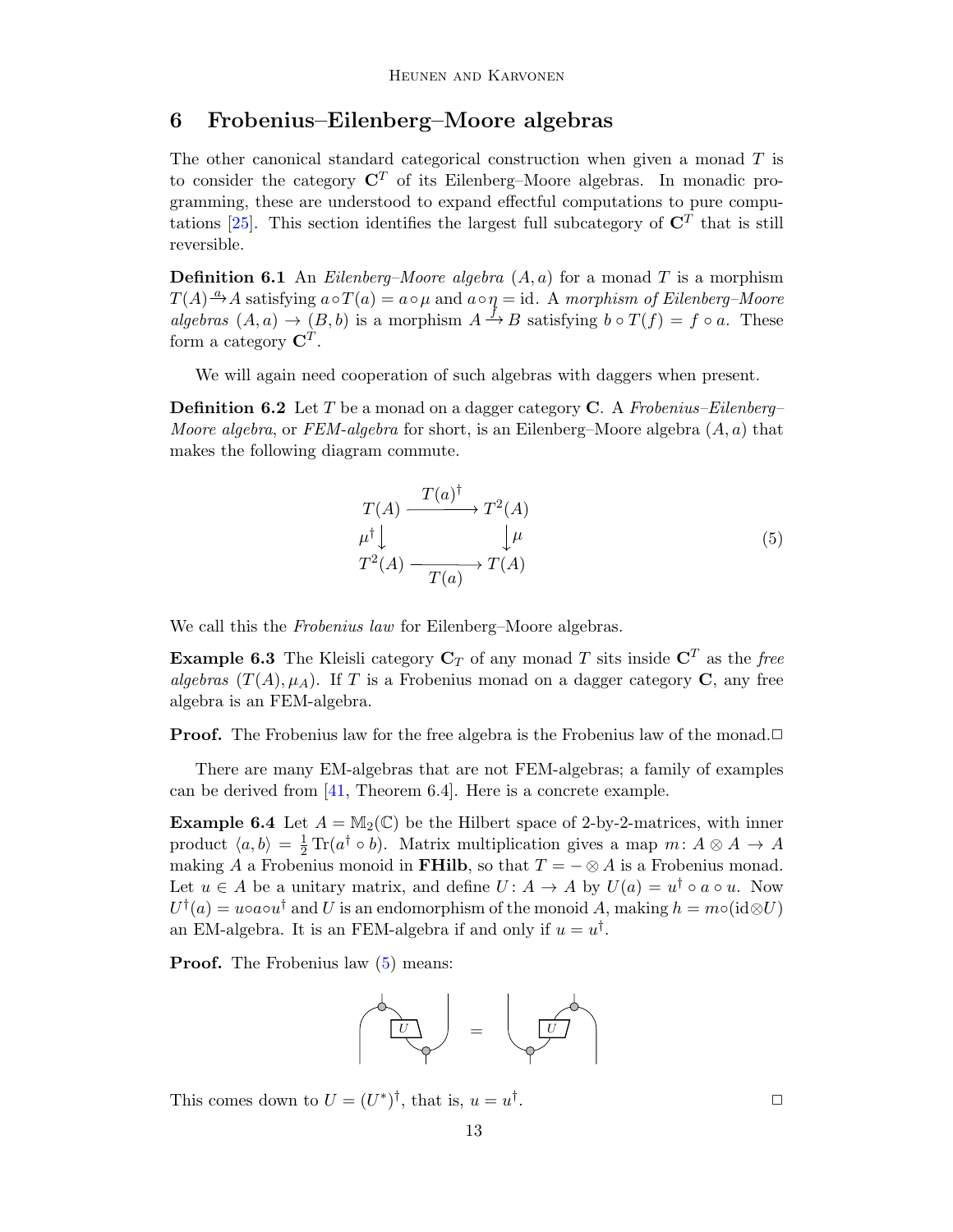The following two results highlight the importance of FEM-algebras to daggers. First, extending from pure computations to FEM–computations is still reversible.

**Proposition 6.5** Let  $T$  be a Frobenius monad on a dagger category  $C$ . The dagger on  $C$  induces a dagger on the category of FEM-algebras of  $T$ .

**Proof.** Let  $f : (A, a) \rightarrow (B, b)$  be a morphism of FEM-algebras; we have to show that  $f^{\dagger}$  is a morphism  $(B, b) \to (A, a)$ . It suffices to show that  $b \circ T(f) = f \circ a$ implies  $a \circ T(f^{\dagger}) = f^{\dagger} \circ b$ . Consider the following diagram:



Region (i) is the Frobenius law of  $(B, b)$ ; commutativity of (ii) follows from the assumption that f is a morphism  $(A, a) \rightarrow (B, b)$  by applying T and  $\dagger$ ; (iii) is naturality of  $\mu$ ; (iv) is the Frobenius law of  $(A, a)$ ; (v) commutes since T is a comonad; (vi) and (vii) commute by naturality of  $\eta^{\dagger}$ .  $\Box$ 

Second, FEM–computations are the largest class that stays reversible.

**Theorem 6.6** FEM-algebras form the largest full subcategory of  $C<sup>T</sup>$  containing  $C_T$ that carries a dagger commuting with the forgetful functor  $C^T \to C$ .

**Proof.** Suppose that an EM-algebra  $(A, a)$  is such that for any free algebra  $(T(B), \mu_B)$  and any morphism  $f: T(B) \to A$ , f is a morphism of EM-algebras  $(T(B), \mu_B) \rightarrow (A, a)$  iff f is a morphism  $(A, a) \rightarrow (T(B), \mu_B)$  of EM-algebras. Now  $(A, a)$  being an EM-algebra implies that a is a morphism  $(T(A), \mu_A) \to (A, a)$ . Thus by assumption  $a^{\dagger}$  is a morphism  $(A, a) \rightarrow (T(A), \mu_A)$ , which implies that  $(A, a)$  is an FEM-algebra.  $\square$ 

### <span id="page-13-0"></span>7 Quantum measurement

This final section exemplifies the relevance of FEM-algebras to quantum computation, by indicating how quantum measurement fits neatly in effectful functional programming as handlers of Frobenius monads [\[42](#page-16-8)[,26\]](#page-16-26).

**Example 7.1** Let  $B$  be a finite-dimensional Hilbert space. A choice of orthonormal basis makes  $B$  a commutative Frobenius monoid in **FHilb** via Example [3.2.](#page-5-1) Hence  $T = -\otimes B$  is a (commutative strong) Frobenius monad on **FHilb** by Theorem [4.9.](#page-9-1)

Traditionally, effectful computations are modelled as morphisms in the Kleisli category [\[36](#page-16-2)[,51\]](#page-16-0). In the above example, those are just morphisms  $A \to A \otimes B$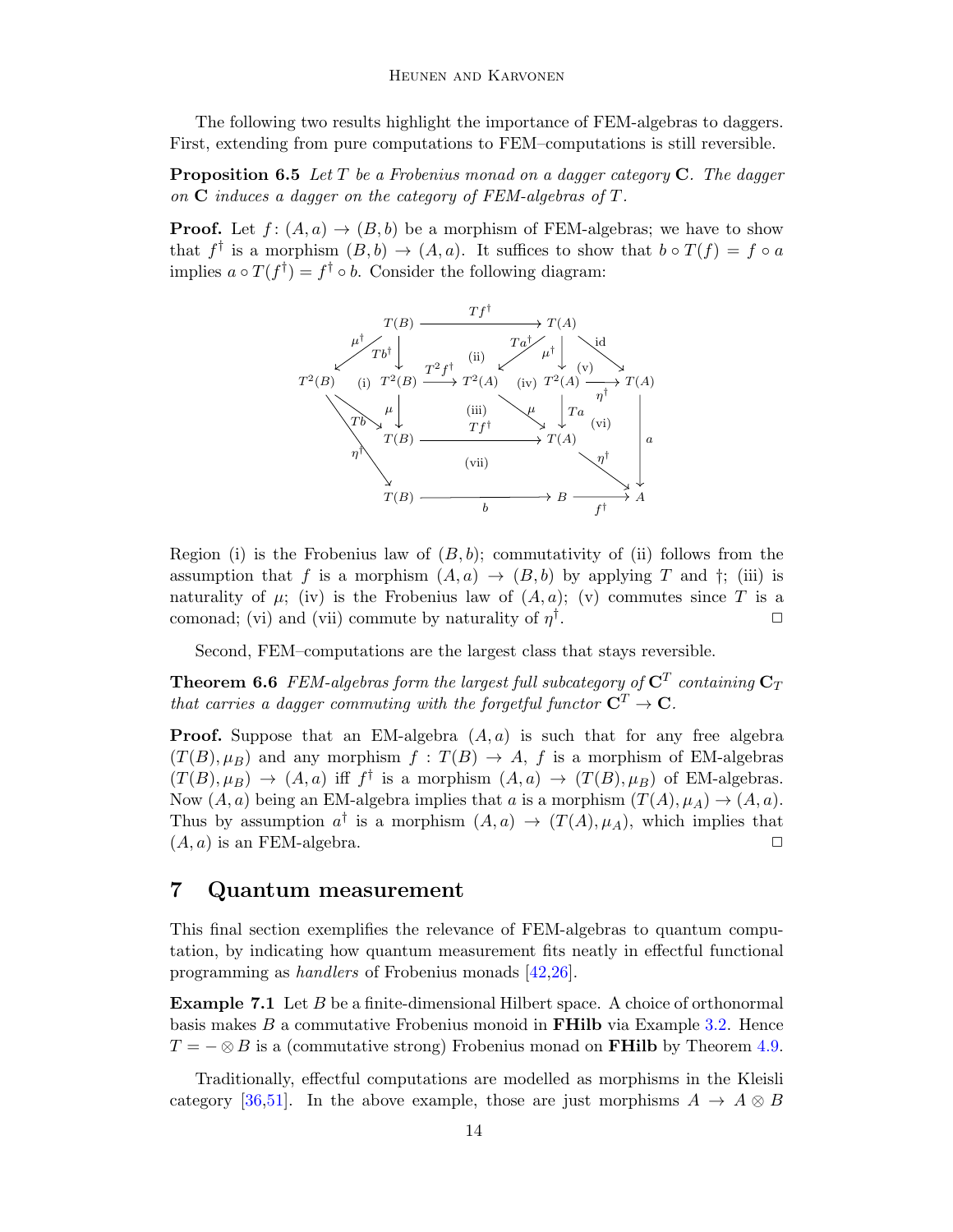in FHilb. Quantum measurements are indeed morphisms of this type, but they satisfy more requirements, such as von Neumann's projection postulate: repeating a measurement is equivalent to copying the outcome of the first measurement. These requirements make the dagger of the morphism  $A \rightarrow A \otimes B$  precisely an FEMalgebra, see  $[8,$  Theorems 1.[5](#page-14-0) and 1.6].<sup>5</sup> The following proposition summarizes.

Proposition 7.2 Quantum measurements with outcomes modeled by a commutative strong Frobenius monad on **FHilb** correspond precisely to its FEM-algebras.  $\Box$ 

Consider the exception monad  $T$  that adds exceptions from a set  $E$  to a computation by  $T(A) = A + E$ . Intercepting exceptions means executing a computation  $f_e$  for each  $e \in E$ , and a computation f if no exception is raised. Thus a handler for T specifies an EM-algebra  $(A, a)$  and a map  $f : A \rightarrow A$  making the triangle left below commute.



This extends to arbitrary algebraic effects  $T$  [\[42\]](#page-16-8). In particular, it makes sense for quantum measurement, as in the right diagram above. The Frobenius monad  $-\otimes B$ modeling quantum measurement with outcomes in  $B$  is similar to 'raising exceptions B', the vertical arrows are Kleisli morphisms, and the lower right handling construct is an FEM-algebra  $A \otimes B \stackrel{a}{\rightarrow} A$  that 'handles exceptions B'; it involves the unique dashed arrow, that is induced by the free property of the Kleisli algebra  $A \otimes B$ , and is a morphism of FEM-algebras by Example [6.3.](#page-12-2) Intuitively, Kleisli morphisms  $A \to T(B)$  are constructors that 'build' an effectful computation, whereas FEM algebras  $T(B) \to B$  are destructors that 'handle' the effects.

Thus in general, effectful reversible computation takes place in the category of FEM-algebras of a Frobenius monad, rather than its subcategory of Kleisli algebras. See also [\[21\]](#page-15-24) for a similar reasoning in different language.

### 8 Conclusion

We have proposed Frobenius monads as the appropriate notion to model computational effects in the reversible setting of dagger categories. We have justified their definition from first principles, characterized them internally, shown that their Kleisli categories are again reversible, and identified the largest reversible subcategory of their Eilenberg–Moore categories. As an example we phrased quantum measurement in the category of such Frobenius–Eilenberg–Moore algebras.

More examples should be studied. Specifically, noncommutative Frobenius monoids on FHilb might induce monads modelling partial quantum measurement. Also, the relationship between nondeterministic computation in Rel and groupoids should be explored. Finally, we leave probabilistic computation to future work.

<span id="page-14-0"></span> $5$  Technically, the monad has to be lifted to a category of so-called completely positive maps, see [\[8\]](#page-15-23).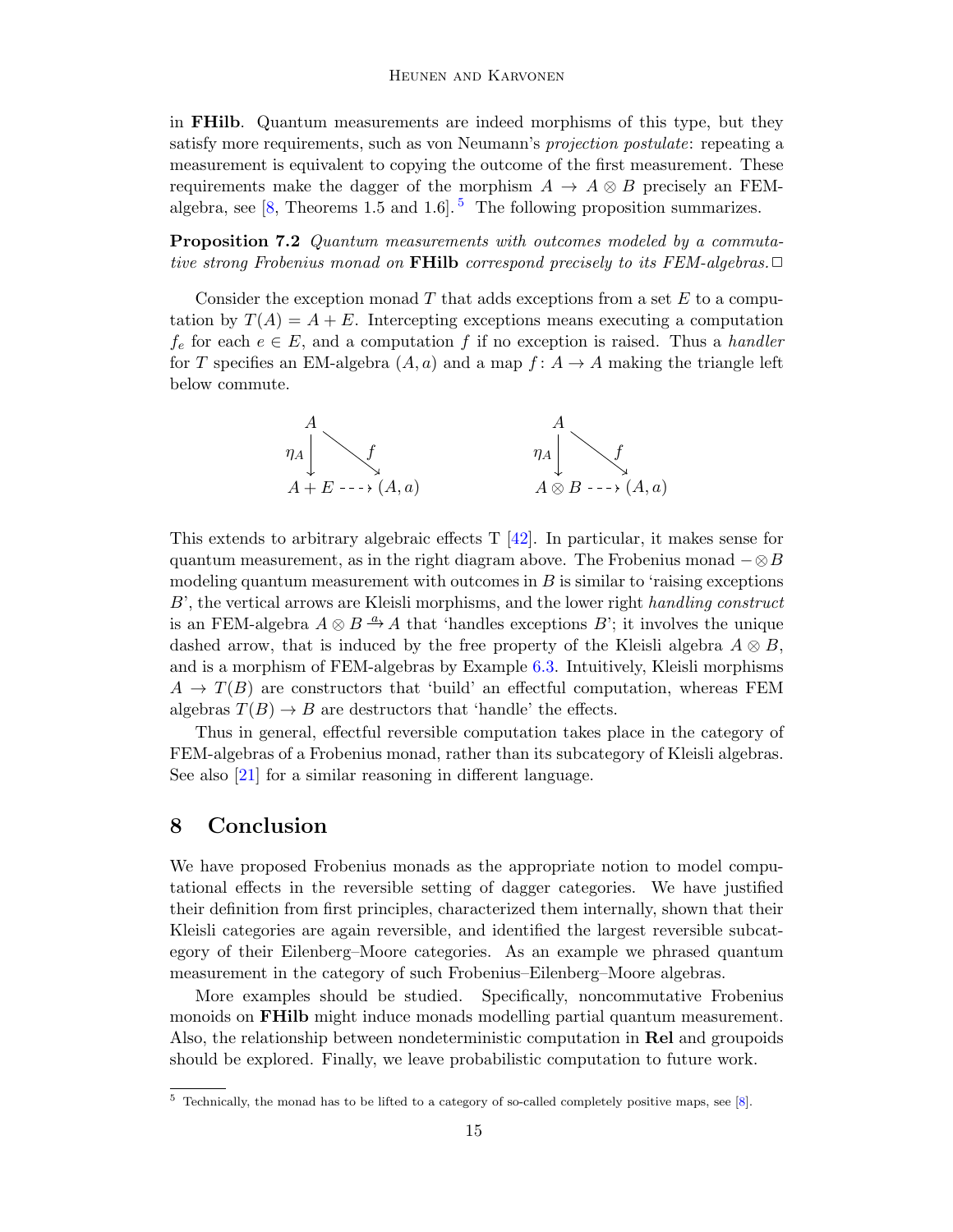## References

- <span id="page-15-14"></span>[1] Abramsky, S., Abstract scalars, loops, and free traced and strongly compact closed categories, Algebra and Coalgebra in Computer Science (2005), p. 2005.
- <span id="page-15-0"></span>[2] Abramsky, S. and B. Coecke, A categorical semantics of quantum protocols, in: Logic in Computer Science 19 (2004), pp. 415-425.
- <span id="page-15-3"></span>[3] Altenkirch, T. and J. Grattage, A functional quantum programming language, in: Logic in Computer Science (2005), pp. 249–258.
- <span id="page-15-2"></span>[4] Altenkirch, T. and A. S. Green, "Semantics Techniques in Quantum Computation," Cambridge University Press, 2010 pp. 173–205.
- <span id="page-15-9"></span>[5] Barr, M. and C. Wells, "Category Theory for Computing Science," Prentice–Hall, 1990.
- <span id="page-15-4"></span>[6] Bowman, W. J., R. P. James and A. Sabry, Dagger traced symmetric monoidal categories and reversible programming, Reversible Computation (2011).
- <span id="page-15-12"></span>[7] Coecke, B., E. O. Paquette and D. Pavlovic, "Semantic Techniques in Quantum Computation," Cambridge University Press, 2009 pp. 29–69.
- <span id="page-15-23"></span>[8] Coecke, B. and D. Pavlovic, "Quantum measurements without sums," Taylor and Francis, 2008 pp. 559–596.
- <span id="page-15-17"></span>[9] Coecke, B., D. Pavlović and J. Vicary, A new description of orthogonal bases, Mathematical Structures in Computer Science 23 (2012), pp. 555–567.
- <span id="page-15-22"></span>[10] Day, B., On closed category of functors II, in: Sydney Category Theory Seminar, number 420 in Lecture Notes in Mathematics, 1974, pp. 20–54.
- <span id="page-15-8"></span>[11] de Vos, A. and S. de Baerdemacker, Matrix calculus for classical and quantum circuits, ACM Journal on Emerging Technologies in Computing Systems 11 (2014), p. 9.
- <span id="page-15-15"></span>[12] Di Pierro, A., C. Hankin and H. Wiklicky, Quantitative relations and approximate process equivalences, in:  $CONCUR$  14, Lecture Notes in Computer Science 2761, 2003, pp.  $508-522$ .
- <span id="page-15-16"></span>[13] Di Pierro, A. and H. Wiklicky, *Operator algebras and the operational semantics of probabilistic languages*, in: *MFCSIT 3*, Electronic Notes in Theoretical Computer Science **161**, 2006, pp. 131–150.
- <span id="page-15-7"></span>[14] Green, A. S., P. L. Lumsdaine, N. J. Ross, P. Selinger and B. Valiron, A scalable quantum programming language, ACM SIGPLAN Notices 48 (2013), pp. 333–342.
- <span id="page-15-1"></span>[15] Hasuo, I. and N. Hoshino, Semantics of higher-order quantum computation via geometry of interaction, Logic in Computer Science (2011), pp. 237–246.
- <span id="page-15-13"></span>[16] Heunen, C., "Categorical quantum models and logics," Ph.D. thesis, Radboud University Nijmegen (2009).
- <span id="page-15-20"></span>[17] Heunen, C., An embedding theorem for Hilbert categories, Theory and Applications of Categories 22 (2009), pp. 321–344.
- <span id="page-15-18"></span>[18] Heunen, C., I. Contreras and A. Cattaneo, Relative Frobenius algebras are groupoids, Journal of Pure and Applied Algebra 217 (2013), pp. 114–124.
- <span id="page-15-10"></span>[19] Heunen, C. and J. Vicary, "Categories for Quantum Theory: An Introduction," Oxford University Press, 2015.
- <span id="page-15-5"></span>[20] Jacobs, B., Involutive categories and monoids, with a GNS-correspondence, Foundations of Physics 42 (2012), pp. 874–895.
- <span id="page-15-24"></span>[21] Jacobs, B., On block structures in quantum computation, in: Mathematical Foundations of Program Semantics, Electronic Notes in Theoretical Computer Science 298, 2013, pp. 233-255.
- <span id="page-15-11"></span>[22] Jacobs, B. and J. Rutten, A tutorial on (co)algebras and (co)induction, EATCS Bulletin 62 (1997), pp. 222–259.
- <span id="page-15-19"></span>[23] Jacobs, B. P. F., Semantics of weakening and contraction, Annals of Pure and Applied Logic 69 (1994), pp. 73–106.
- <span id="page-15-6"></span>[24] Jacobs, B. P. F., Coalgebraic walks, in quantum and Turing computation, FoSSaCS, Lecture Notes in Computer Science 6604 (2011), pp. 12–26.
- <span id="page-15-21"></span>[25] Jacobs, B. P. F., C. Heunen and I. Hasuo, Categorical semantics for arrows, Journal of Functional Programming 19 (2009), pp. 403–438.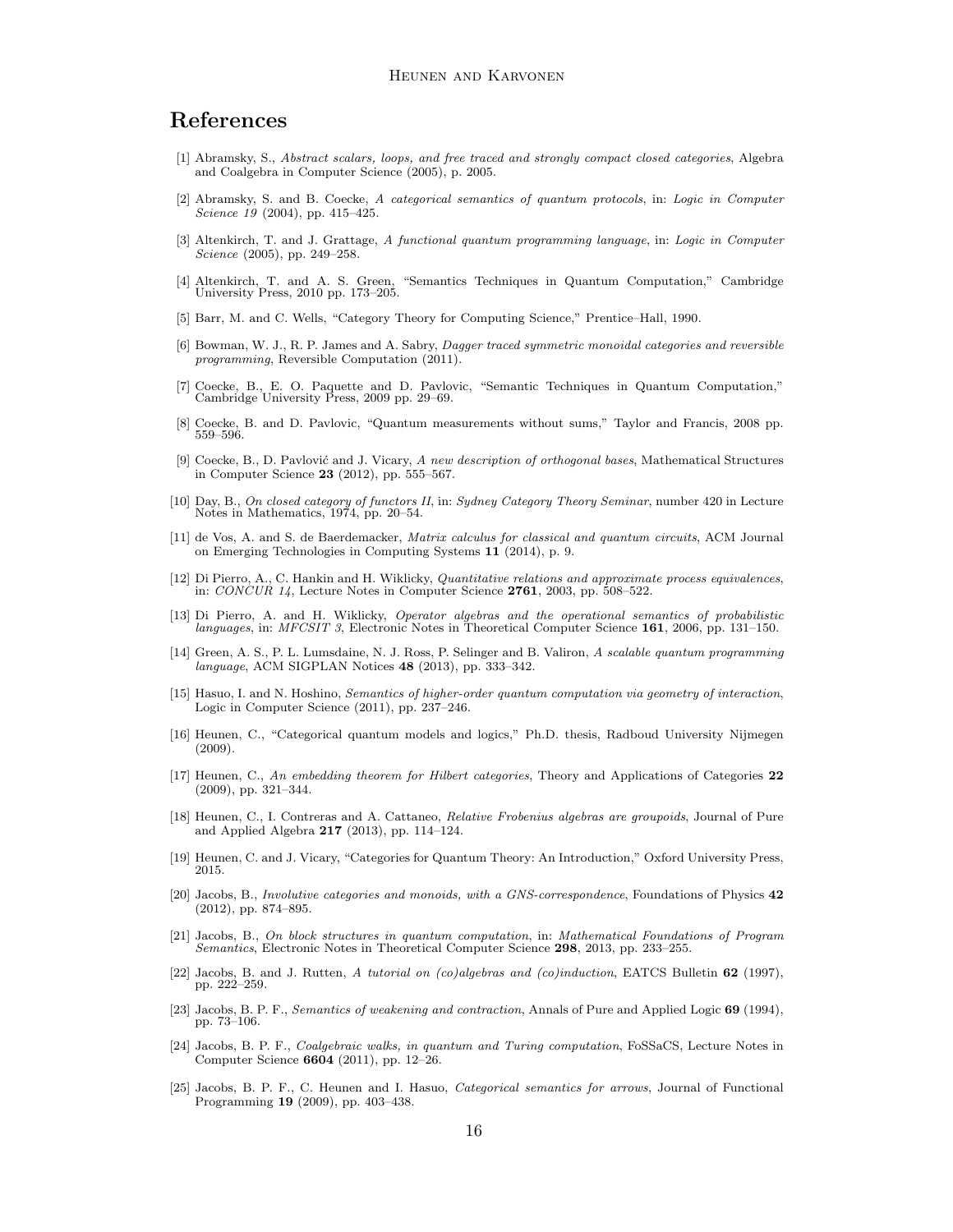- <span id="page-16-26"></span>[26] Kammar, O., S. Lindley and N. Oury, Handlers in action, in: International Conference on Functional Programming XVIII (2013), pp. 145–148.
- <span id="page-16-16"></span>[27] Kelly, G. M. and M. L. Laplaza, Coherence for compact closed categories, Journal of Pure and Applied Algebra 19 (1980), pp. 193–213.
- <span id="page-16-18"></span>[28] Keyl, M., Fundamentals of quantum information theory, Physical Reports 369 (2002), pp. 431–548.
- <span id="page-16-25"></span>[29] Kock, A., Strong functors and monoidal monads, Archiv der Mathematik 23 (1972), pp. 113–120.
- <span id="page-16-21"></span>[30] Kozen, D., Semantics of probabilistic programs, Journal of Computer and System Sciences 22 (1981), pp. 328–350.
- <span id="page-16-1"></span>[31] Lambek, J. and P. Scott, "Introduction to higher order categorical logic," Cambridge University Press, 1986.
- <span id="page-16-10"></span>[32] Lauda, A., Frobenius algebras and ambidextrous adjunctions, Theory and Applicatoins of Categories 16 (2006), pp. 84–122.
- <span id="page-16-15"></span>[33] Lindner, H., Adjunctions in monoidal categories, Manuscripta Mathematica 26 (1978), pp. 123–139.
- <span id="page-16-6"></span>[34] Marsden, D., Category theory using string diagrams, arXiv:1401.7220 (2014).
- <span id="page-16-19"></span>[35] Mislove, M., J. Ouaknine, D. Pavlovic and J. Worrell, Duality for labelled Markov processes, in:  $FOSSACS$   $\acute{\gamma}$ , Lecture Notes in Computer Science 2987, 2004, pp. 393-407.
- <span id="page-16-2"></span>[36] Moggi, E., Notions of computation and monads, Information and Computation 93 (1991), pp. 55–92.
- <span id="page-16-22"></span>[37] Moshier, M. A. and D. Petrişan, A duality theorem for real C\*-algebras, in: CALCO 3, Lecture Notes in Computer Science 5728, 2009, pp. 284–299.
- <span id="page-16-13"></span>[38] Panangaden, P., "Labelled Markov processes," Imperial College Press, 2009.
- <span id="page-16-23"></span>[39] Pavlović, D., Quantum and classical structures in nondeterministic computation, in: P. B. et al., editor, Third International symposium on Quantum Interaction, Lecture Notes in Artificial Intelligence 5494 (2009), pp. 143–157.
- <span id="page-16-14"></span>[40] Pavlovic, D., Relating toy models of quantum computation: comprehension, complementarity and dagger mix autonomous categories, in: Quantum Physics and Logic VI, Electronic Notes in Theoretical Computer Science 270, 2009, pp. 121–139.
- <span id="page-16-7"></span>[41] Pavlovic, D., Geometry of abstraction in quantum computation, in: Classical and Quantum Information Assurance Foundations and Practice, number 09311 in Dagstuhl Seminar Proceedings, 2010.
- <span id="page-16-8"></span>[42] Plotkin, G. D. and M. Pretnar, *Handling algebraic effects*, Logical Methods in Computer Science 9 (2013), p. 23.
- <span id="page-16-20"></span>[43] Saheb-Djahromi, N., Cpo's of measure for nondeterminism, Theoretical Computer Science 12 (1980), pp. 19–37.
- <span id="page-16-5"></span>[44] Selinger, P., A survey of graphical languages for monoidal categories, number 813 in Lecture Notes in Physics (2009), pp. 289–356.
- <span id="page-16-11"></span>[45] Selinger, P. and B. Valiron, A lambda calculus for quantum computation with classical control, Mathematical Structures in Computer Science 16 (2006), pp. 527–552.
- <span id="page-16-9"></span>[46] Street, R., Frobenius monads and pseudomonoids, Journal of Mathematical Physics 45 (2004), pp. 3930–3948.
- <span id="page-16-4"></span>[47] Szabo, M. E., "Algebra of Proofs," Number 88 in Studies in Logic and the Foundations of Mathematics, North-Holland, 1978.
- <span id="page-16-3"></span>[48] Toffoli, T., Reversible computing, Automata, Languages and Programming 85 (1980), pp. 632–644.
- <span id="page-16-12"></span>[49] Univalent Foundations Program, T., "Homotopy Type Theory: Univalent Foundations of Mathematics," <http://homotopytypetheory.org/book>, Institute for Advanced Study, 2013.
- <span id="page-16-17"></span>[50] Vicary, J., Categorical formulation of quantum algebras, Communications in Mathematical Physics 304  $(2011)$ , pp. 765–796.
- <span id="page-16-0"></span>[51] Wadler, P., Comprehending monads, Mathematical Structures in Computer Science 2 (1992), pp. 461– 493.
- <span id="page-16-24"></span>[52] Wolff, H., Monads and monoids on symmetric monoidal closed categories, Archiv der Mathematik 24 (1973), pp. 113–120.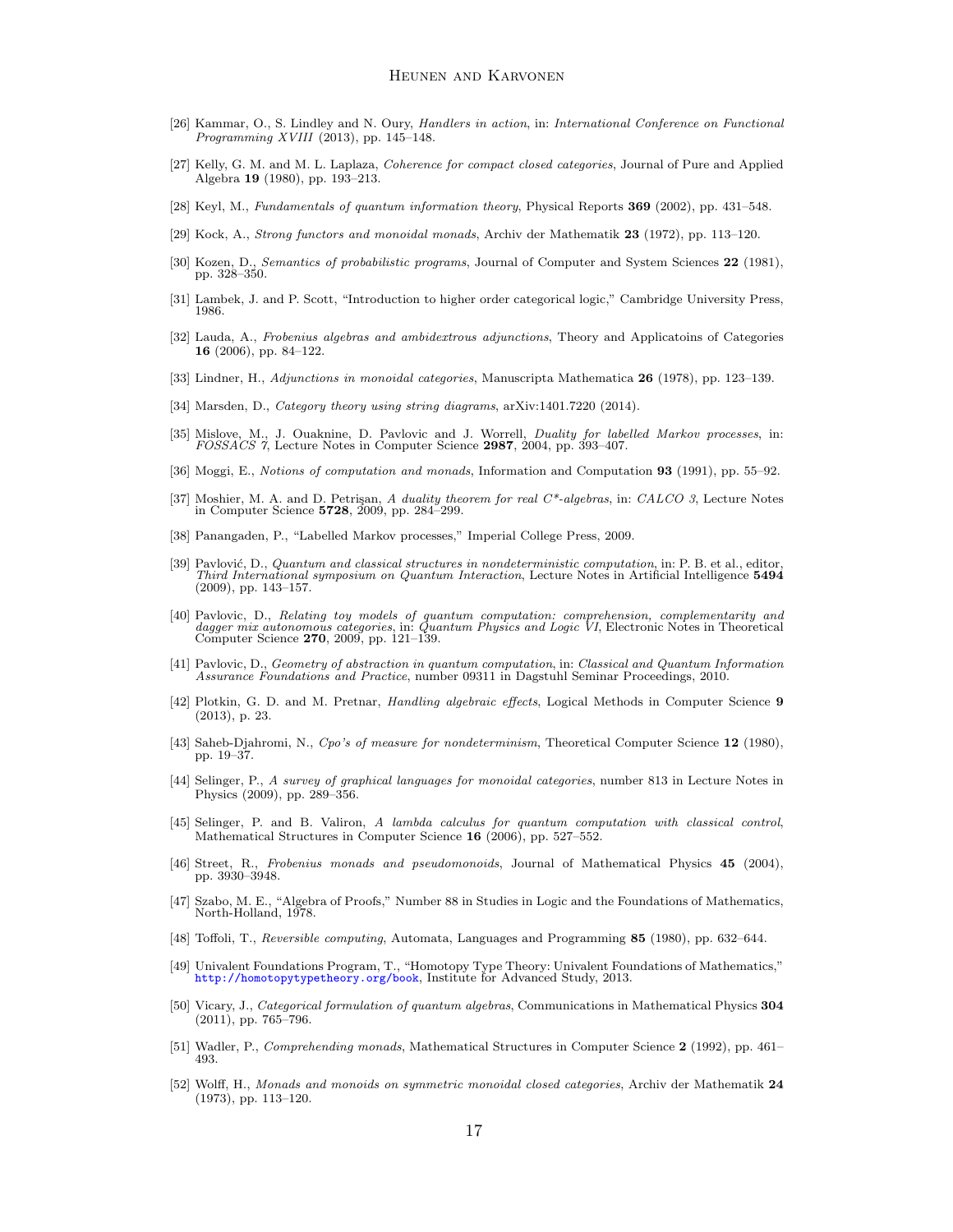## A Proofs

This appendix verifies steps used in proofs in Section [4.](#page-7-0)

<span id="page-17-2"></span>Lemma A.1 A monoid homomorphism between Frobenius monoids in a monoidal dagger category, that is also a comonoid homomorphism, is an isomorphism.

**Proof.** Construct an inverse to  $A \xrightarrow{f} B$  as follows:



The composite with  $f$  gives the identity in one direction:



The third equality uses the Frobenius law [\(1\)](#page-1-1) and unitality. The other composite is the identity by a similar argument.  $\Box$ 

<span id="page-17-0"></span>**Lemma A.2** The functor  $T \mapsto T(I)$  preserves the Frobenius law.

**Proof.** Consider the diagram in Fig. [A.1.](#page-19-0) Region (i) commutes because  $T$  is a Frobenius monad, (ii) because  $\mu^{\dagger}$  is natural, (iii) because  $\rho^{-1}$  is natural, (iv) because st<sup>†</sup> is natural, (v) is a consequence of T being a strong monad, (vi) commutes as  $\rho$  is natural, (vii) and (viii) because st is natural, (ix) commutes trivially and (x) because st is natural. Regions  $(ii)'-(x)'$  commute for dual reasons. Hence the outer diagram commutes, and  $T \mapsto T(I)$  preserves the Frobenius law.  $\Box$ 

<span id="page-17-1"></span>**Lemma A.3** If  $T$  is a strong Frobenius monad, the counit of the adjunction of Proposition  $\angle 4.5$  $\angle 4.5$  is a morphism of comonads.

Proof. First we show that the counit of the adjunction preserves counits of the comonads. It suffices to see that



commutes. But the rectangle commutes because  $\eta^{\dagger}$  is natural, and the triangle commutes because  $T$  is a strong monad and st is an isomorphism.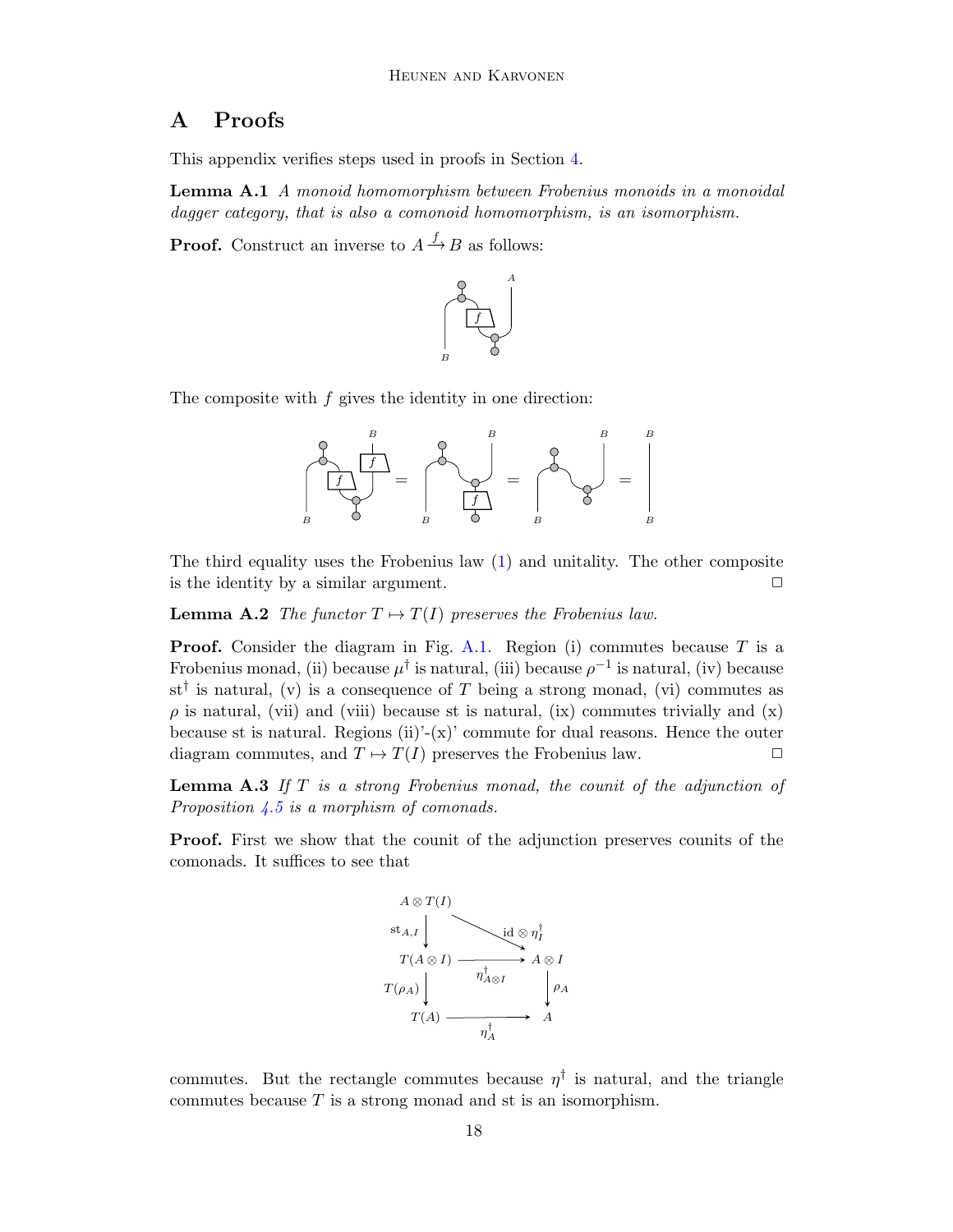To see that that the counit of the adjunction preserves the comultiplication, consider the following diagram:



Commutativity of region (i) is a consequence of  $T$  being a strong monad, and st being an iso, (ii) commutes by definition, (iii) commutes as st is natural, (iv) because T is a strong functor, (v) by coherence and finally (vi) by naturality of  $\mu^{\dagger}$ . Hence the outer diagram commutes, and the counit of the adjunction preserves the comultiplication.  $\Box$ 

<span id="page-18-0"></span>**Corollary A.4** The equivalence of Theorem  $4.9$  restricts to an equivalence between special Frobenius monoids and special strong Frobenius monads.

**Proof.** The commutative case follows from [\[52\]](#page-16-24). If the Frobenius monoid is special, so is the monad, by trivial graphical manipulation of Example [4.2.](#page-7-1) Conversely, if the Frobenius monad  $T$  is special, the following diagram commutes:

$$
T(I) \xrightarrow{\mu^{^{\dagger}}} T^{2}(I) \xrightarrow{T(\rho^{-1})} T(T(I) \otimes I) \xrightarrow{\text{st}^{-1}} T(I) \otimes T(I)
$$
  
id 
$$
\downarrow \qquad \qquad \text{id } \downarrow \qquad \qquad \downarrow \qquad \qquad \downarrow
$$
  

$$
T(I) \xleftarrow{\mu} T^{2}(I) \xleftarrow{\tau} T(\rho) T(T(I) \otimes I)
$$

and so  $T(I)$  is special.